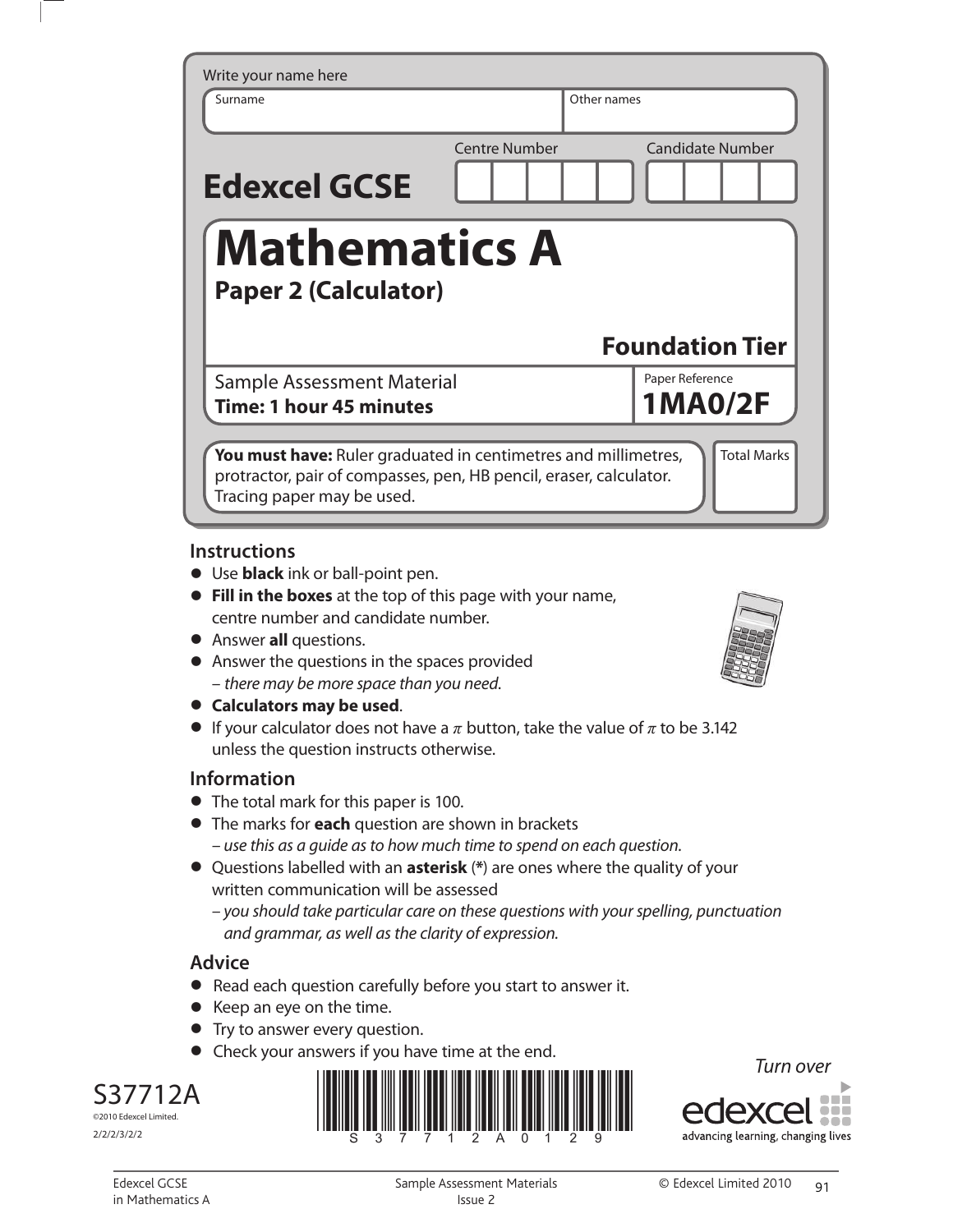#### **GCSE Mathematics 2544 GCSE Mathematics 1MA0**

Formulae: Foundation Tier

**You must not write on this formulae page. Anything you write on this formulae page will gain NO credit.**

Area of trapezium =  $\frac{1}{2}(a+b)h$ 





**Volume of prism** = area of cross section  $\times$  length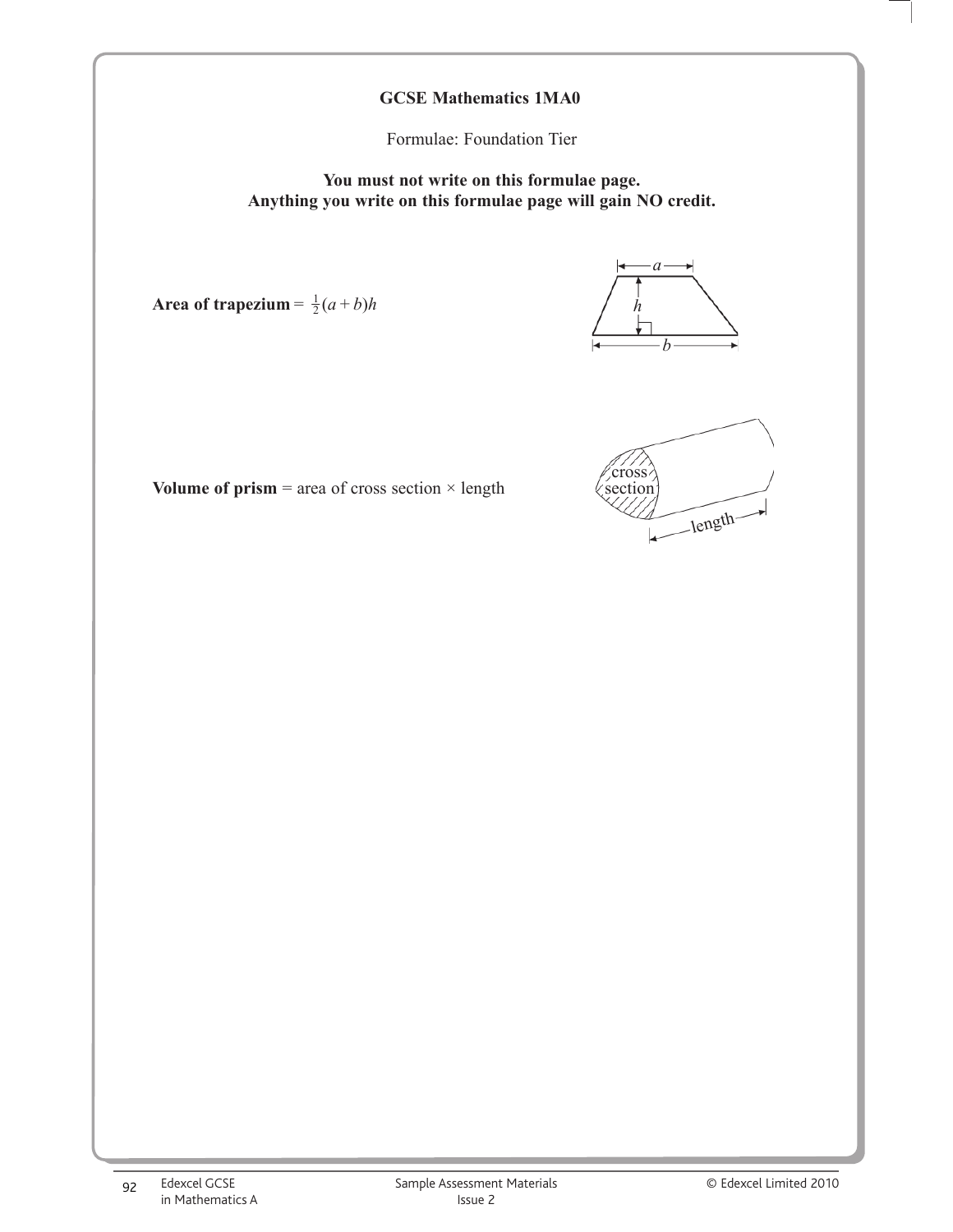## **Answer ALL questions.**

## **Write your answers in the spaces provided.**

#### **You must write down all stages in your working.**

**1** Susie has one pound and sixty pence.

Her friend, Katie, has two pounds and five pence.

 They want to buy a pizza between them. The pizza costs £3.50 How much money will they have left?

Show your working here.



#### **(Total for Question 1 = 2 marks)**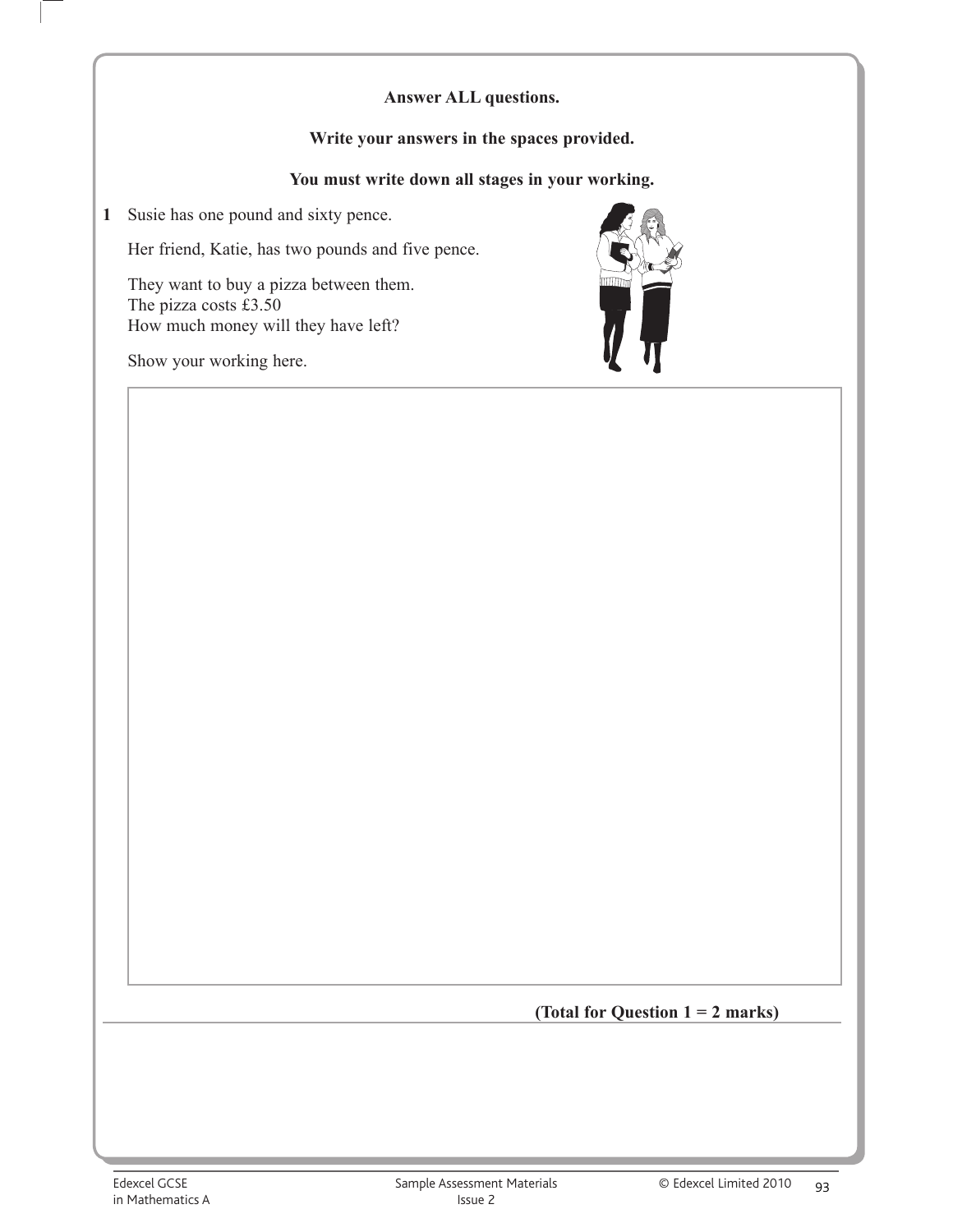**2** The pictogram shows the number of packets of toffees sold by a shop some days in one week.

| Tuesday<br>Key<br>Wednesday<br>Thursday<br>represents 20<br>packets<br>Friday<br>Saturday<br>(a) Write down the number of packets of toffees that were sold on<br>(2)<br>Tuesday,<br>(i)<br>manufacture and packets<br>(ii)<br>Thursday.<br>manufactured and packets<br>40 packets were sold on Friday.<br>30 packets were sold on Saturday.<br>(b) Use this information to complete the pictogram.<br>(2)<br>(Total for Question $2 = 4$ marks) | Monday |  |  |  |  |  |  |
|--------------------------------------------------------------------------------------------------------------------------------------------------------------------------------------------------------------------------------------------------------------------------------------------------------------------------------------------------------------------------------------------------------------------------------------------------|--------|--|--|--|--|--|--|
|                                                                                                                                                                                                                                                                                                                                                                                                                                                  |        |  |  |  |  |  |  |
|                                                                                                                                                                                                                                                                                                                                                                                                                                                  |        |  |  |  |  |  |  |
|                                                                                                                                                                                                                                                                                                                                                                                                                                                  |        |  |  |  |  |  |  |
|                                                                                                                                                                                                                                                                                                                                                                                                                                                  |        |  |  |  |  |  |  |
|                                                                                                                                                                                                                                                                                                                                                                                                                                                  |        |  |  |  |  |  |  |
|                                                                                                                                                                                                                                                                                                                                                                                                                                                  |        |  |  |  |  |  |  |
|                                                                                                                                                                                                                                                                                                                                                                                                                                                  |        |  |  |  |  |  |  |
|                                                                                                                                                                                                                                                                                                                                                                                                                                                  |        |  |  |  |  |  |  |
|                                                                                                                                                                                                                                                                                                                                                                                                                                                  |        |  |  |  |  |  |  |
|                                                                                                                                                                                                                                                                                                                                                                                                                                                  |        |  |  |  |  |  |  |
|                                                                                                                                                                                                                                                                                                                                                                                                                                                  |        |  |  |  |  |  |  |
|                                                                                                                                                                                                                                                                                                                                                                                                                                                  |        |  |  |  |  |  |  |
|                                                                                                                                                                                                                                                                                                                                                                                                                                                  |        |  |  |  |  |  |  |
|                                                                                                                                                                                                                                                                                                                                                                                                                                                  |        |  |  |  |  |  |  |
|                                                                                                                                                                                                                                                                                                                                                                                                                                                  |        |  |  |  |  |  |  |
|                                                                                                                                                                                                                                                                                                                                                                                                                                                  |        |  |  |  |  |  |  |
|                                                                                                                                                                                                                                                                                                                                                                                                                                                  |        |  |  |  |  |  |  |
|                                                                                                                                                                                                                                                                                                                                                                                                                                                  |        |  |  |  |  |  |  |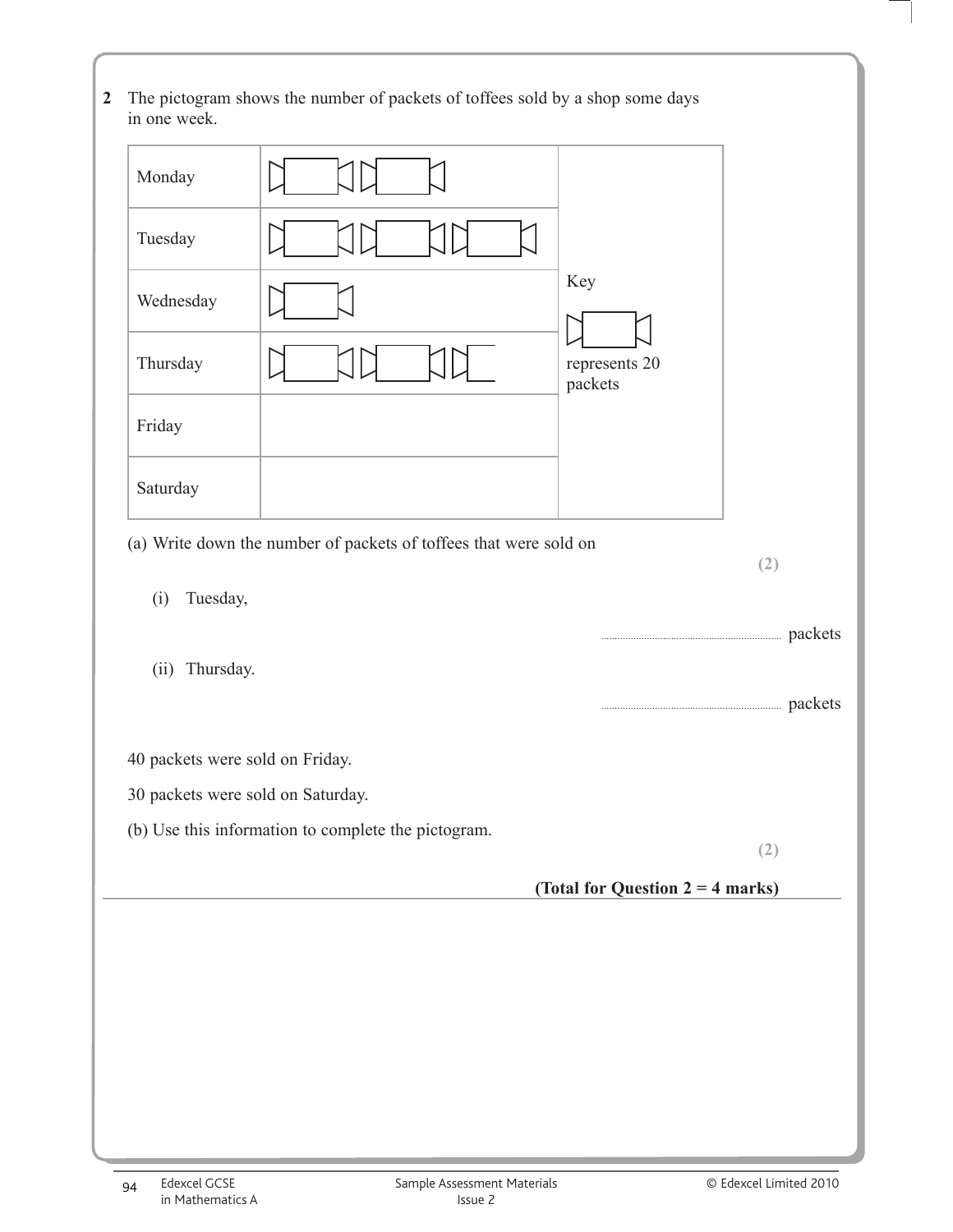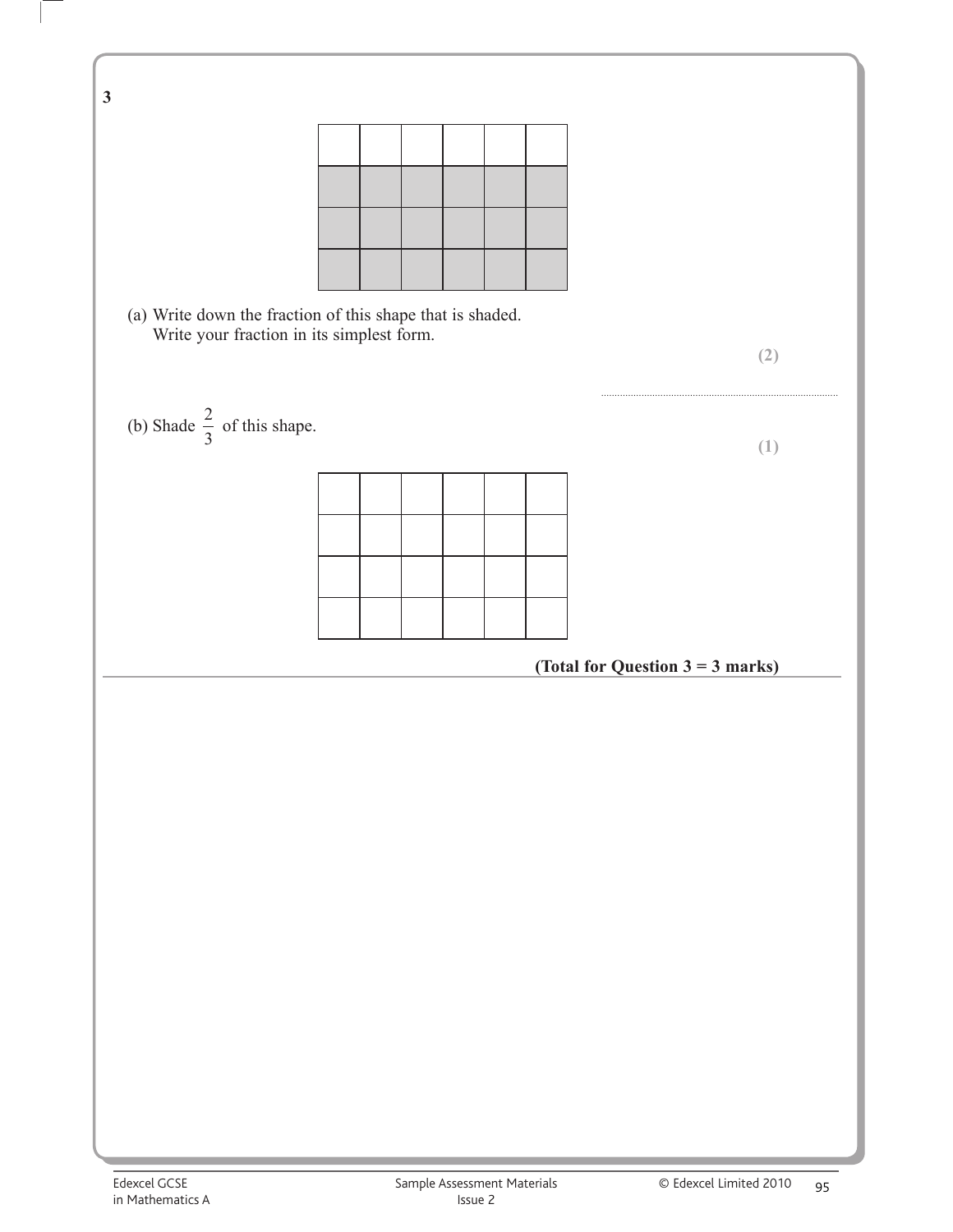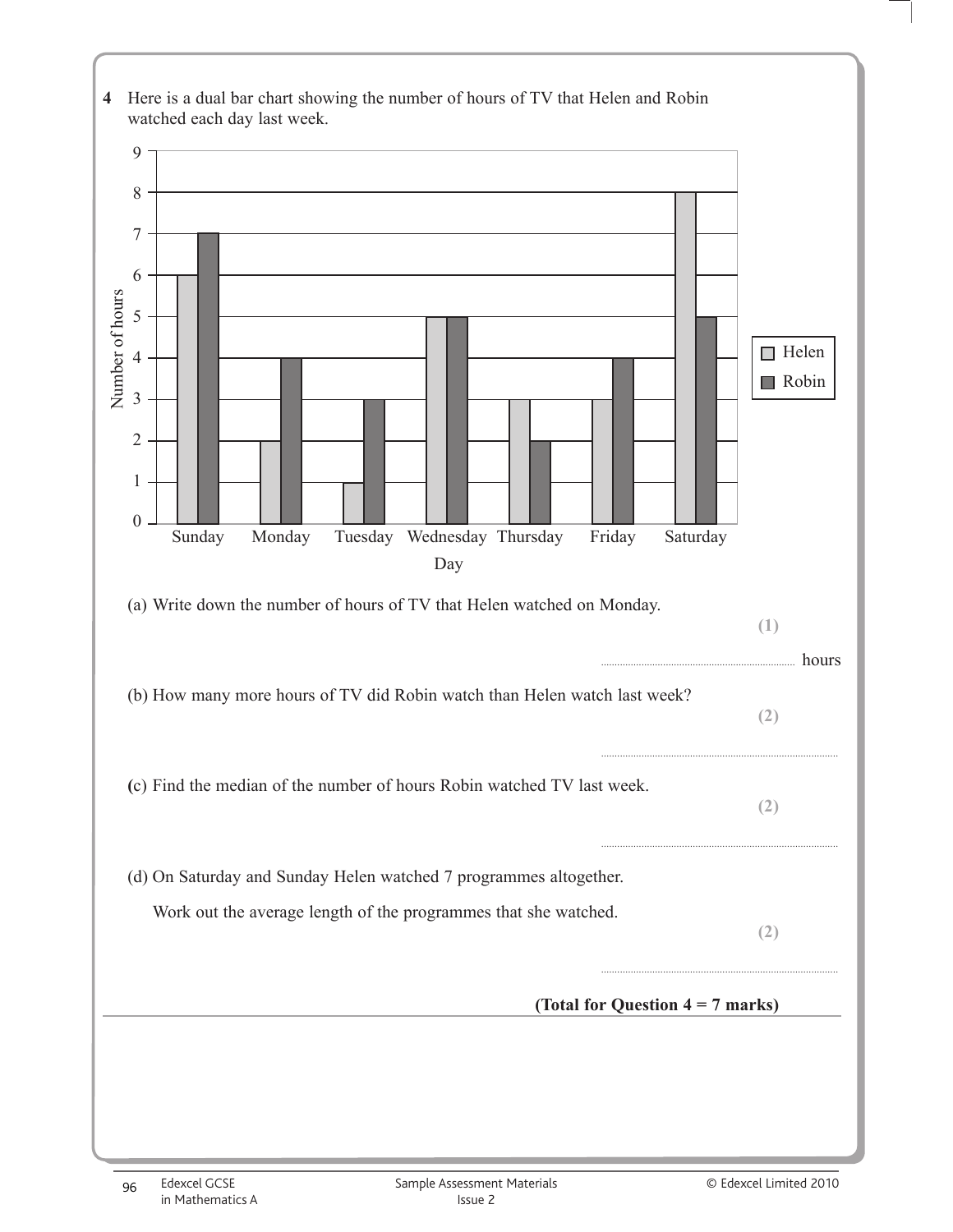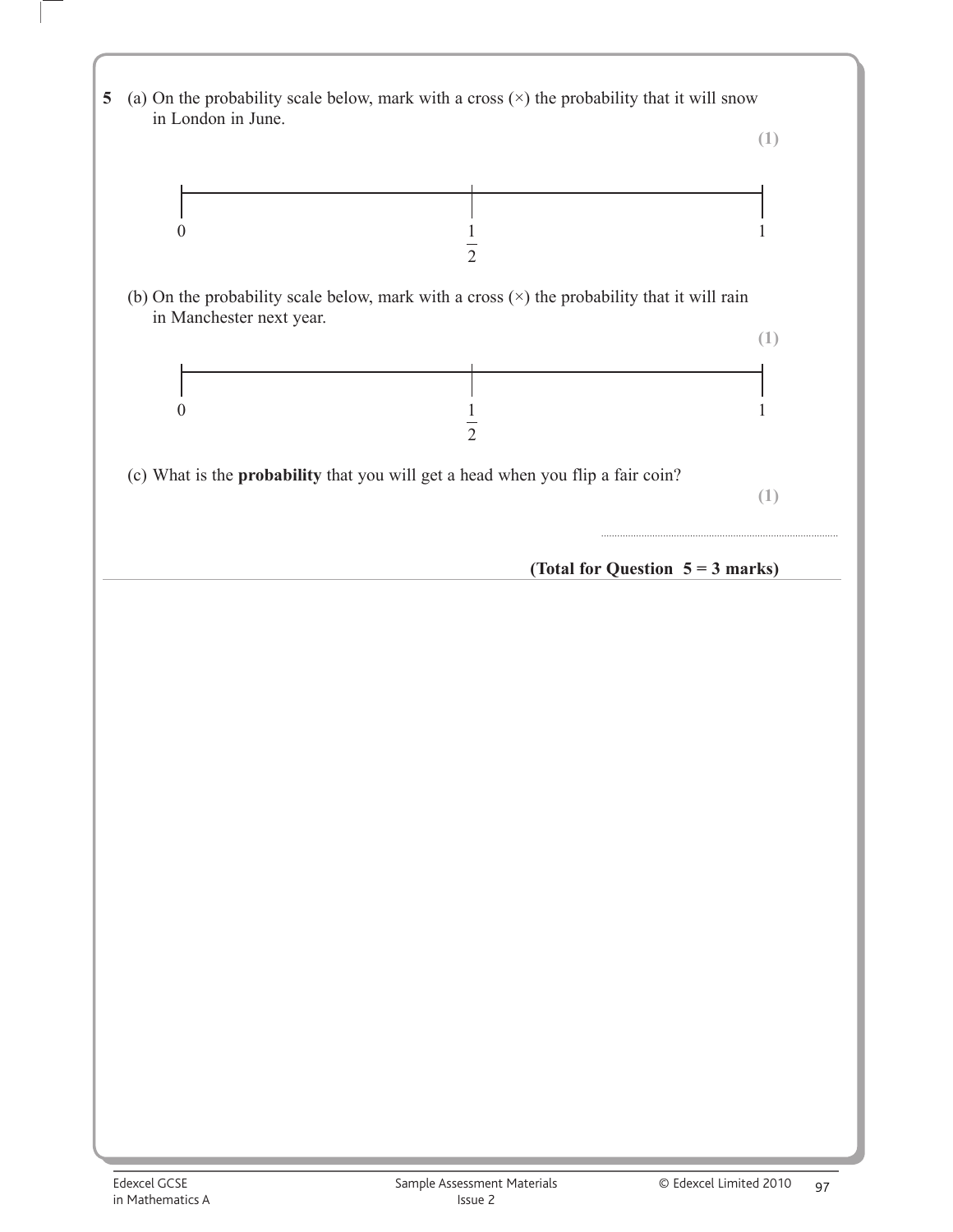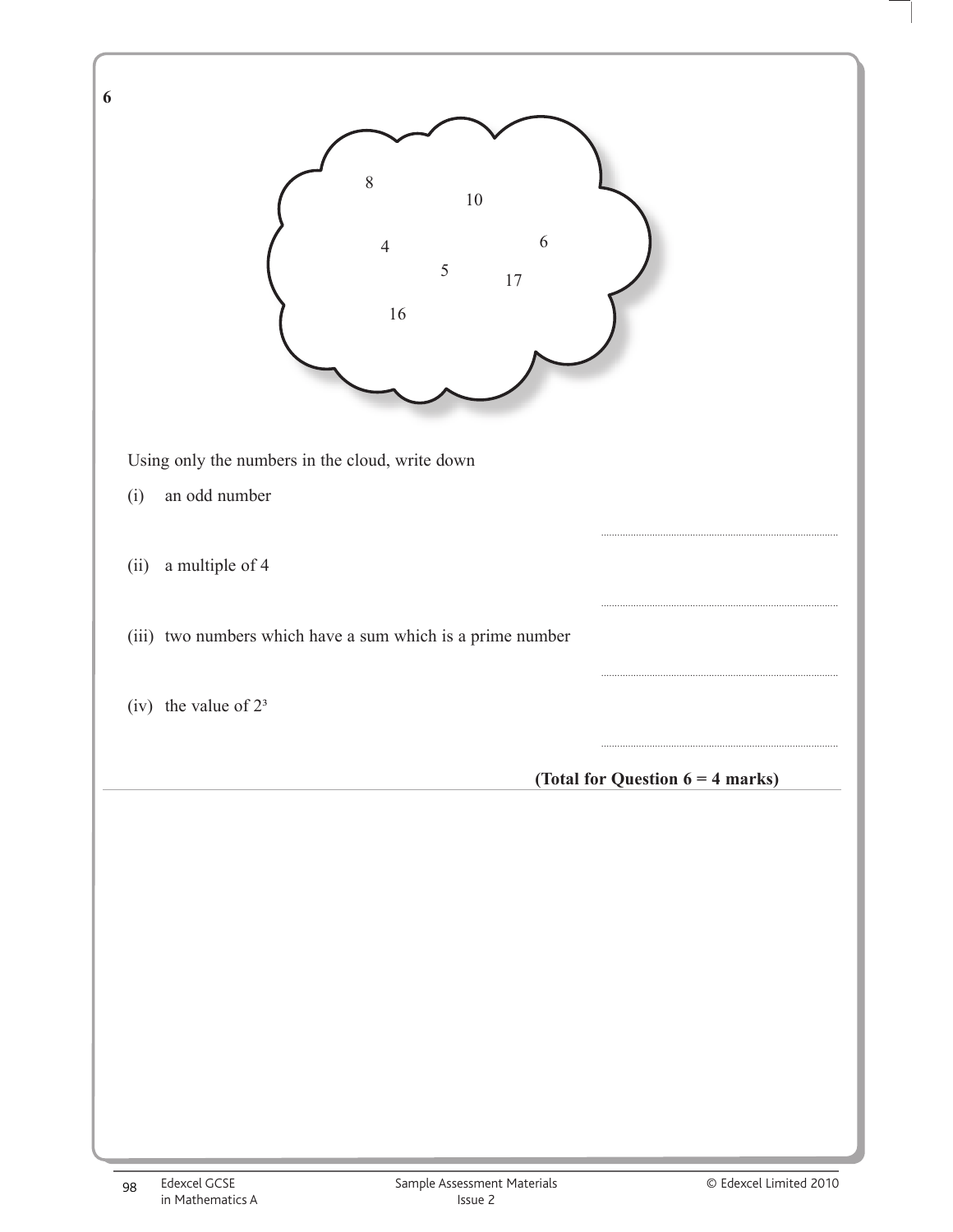

Draw an accurate diagram of triangle *ABC* in the space below.

**(Total for Question 7 = 3 marks)**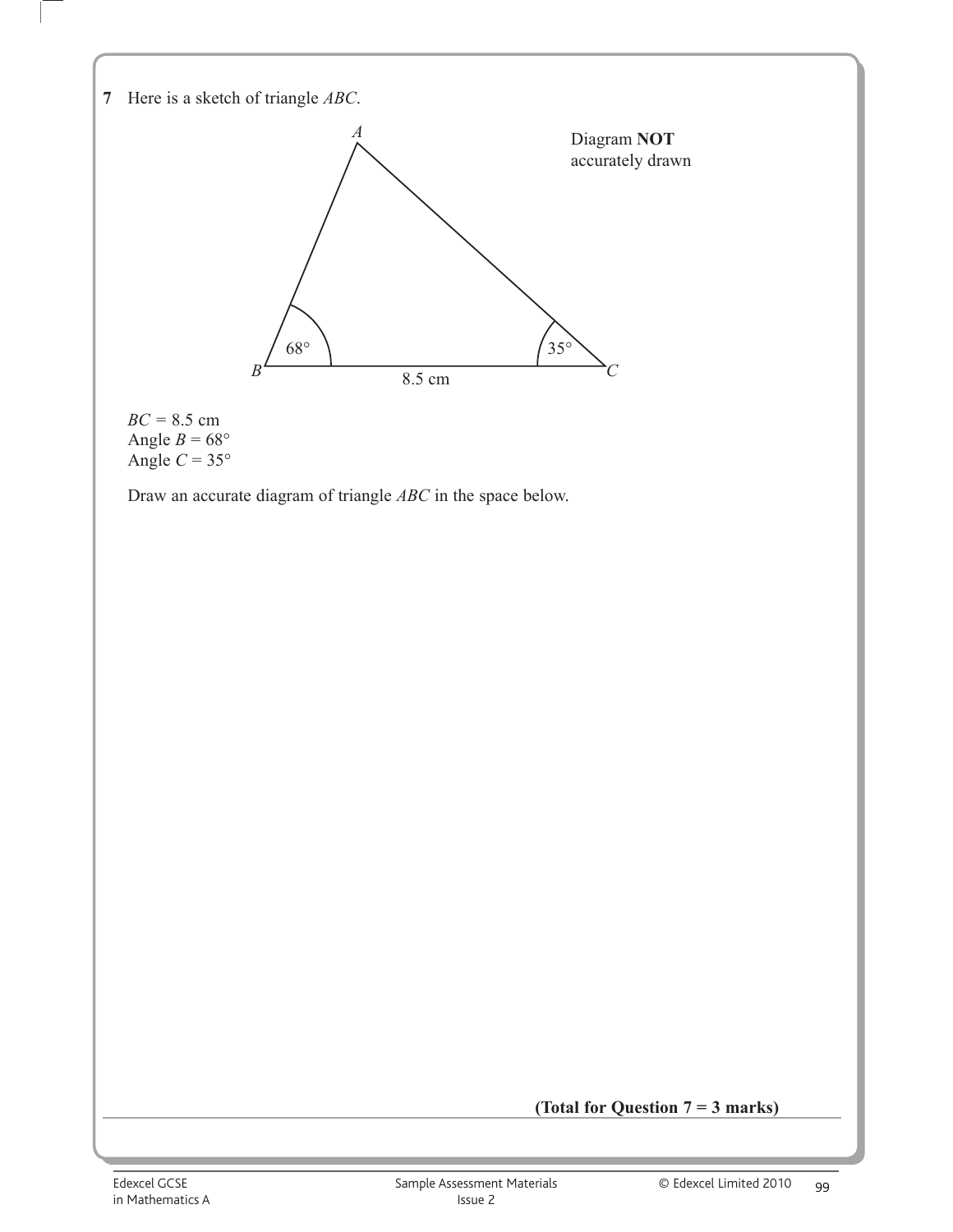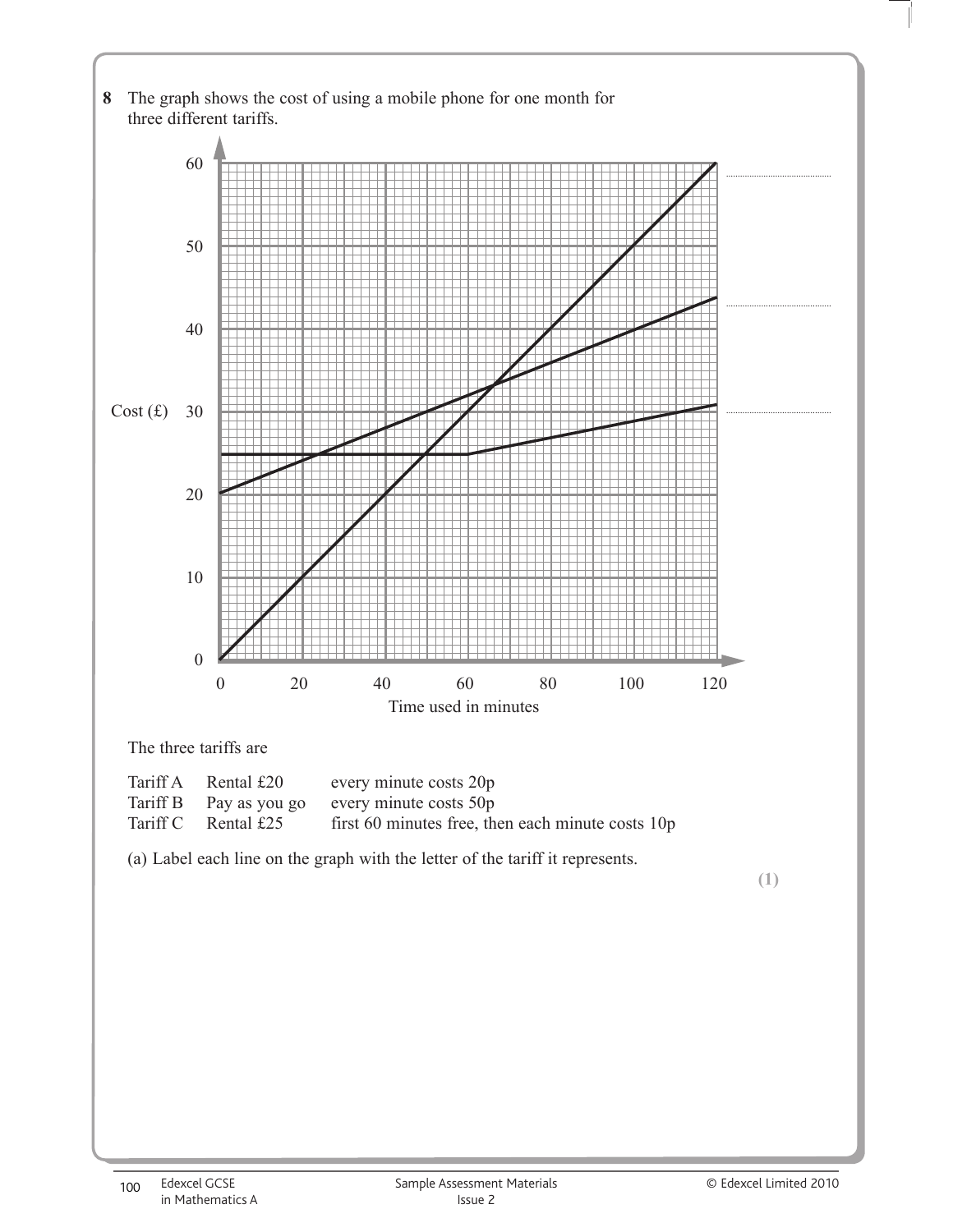| Jim uses tariff A for 100 minutes in one month.                |                                    |
|----------------------------------------------------------------|------------------------------------|
| (b) Find the total cost.                                       | (1)                                |
|                                                                |                                    |
|                                                                |                                    |
|                                                                |                                    |
| Fiona uses her mobile phone for about 60 minutes each month.   |                                    |
| (c) Explain which tariff would be the cheapest for her to use. |                                    |
| You must give the reasons for your answer.                     | (2)                                |
|                                                                |                                    |
|                                                                |                                    |
|                                                                |                                    |
|                                                                |                                    |
|                                                                |                                    |
|                                                                | (Total for Question $8 = 4$ marks) |
|                                                                |                                    |
|                                                                |                                    |
|                                                                |                                    |
|                                                                |                                    |
|                                                                |                                    |
|                                                                |                                    |
|                                                                |                                    |
|                                                                |                                    |
|                                                                |                                    |
|                                                                |                                    |
|                                                                |                                    |
|                                                                |                                    |
|                                                                |                                    |
|                                                                |                                    |
|                                                                |                                    |
|                                                                |                                    |
|                                                                |                                    |
|                                                                |                                    |
|                                                                |                                    |
|                                                                |                                    |
|                                                                |                                    |

 $\overline{a}$  $\overline{\phantom{0}}$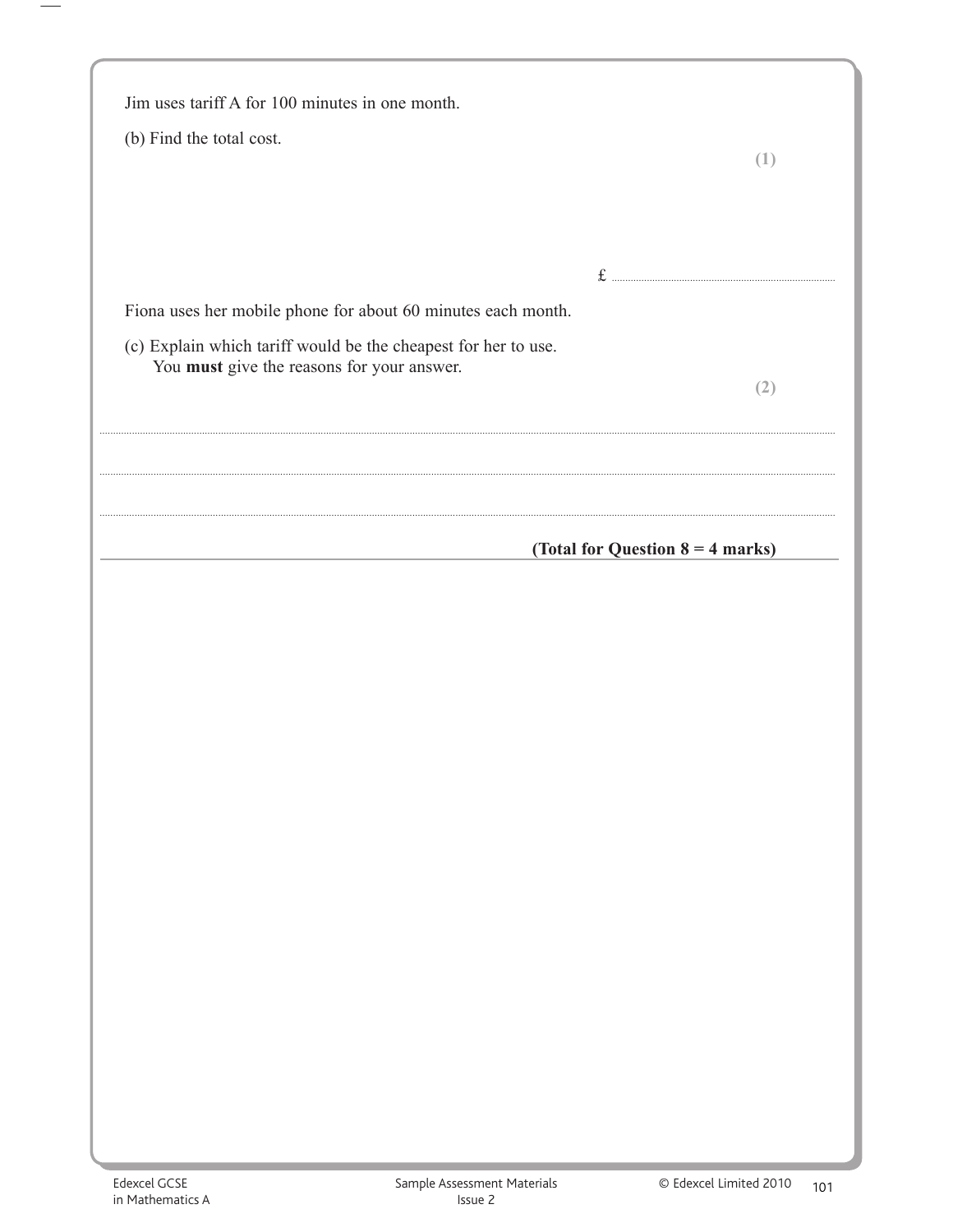**9** Jason hired a van.



 The company charges £90 per day plus the cost of the fuel used. The van can travel 6 miles for each litre of fuel used. Fuel costs 98.9p for 1 litre.

 On Monday Jason hired the van and drove from London to Cardiff. On Tuesday Jason drove from Cardiff to Edinburgh. On Wednesday, Jason drove from Edinburgh back to London and returned the van.

Jason thought the total cost would be about £400.

Jason uses this table for information about distances between cities.

| London |         |             |           |
|--------|---------|-------------|-----------|
| 153    | Cardiff |             |           |
| 212    | 245     | <b>York</b> |           |
| 413    | 400     | 193         | Edinburgh |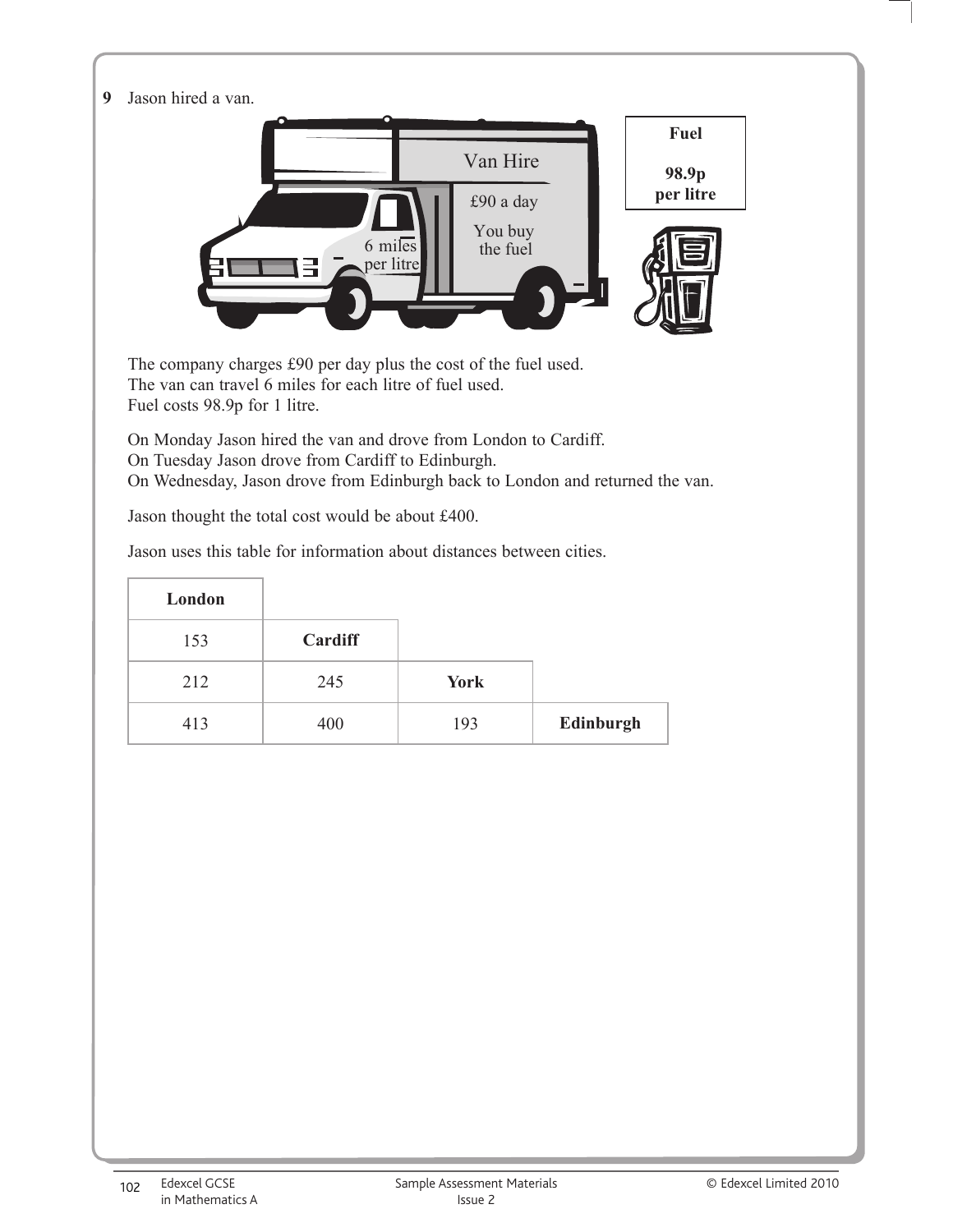Work out the total cost of hiring the van and the fuel used.

 $\overline{\phantom{a}}$ 

# **(Total for Question 9 = 8 marks)**

£ ...................................................................................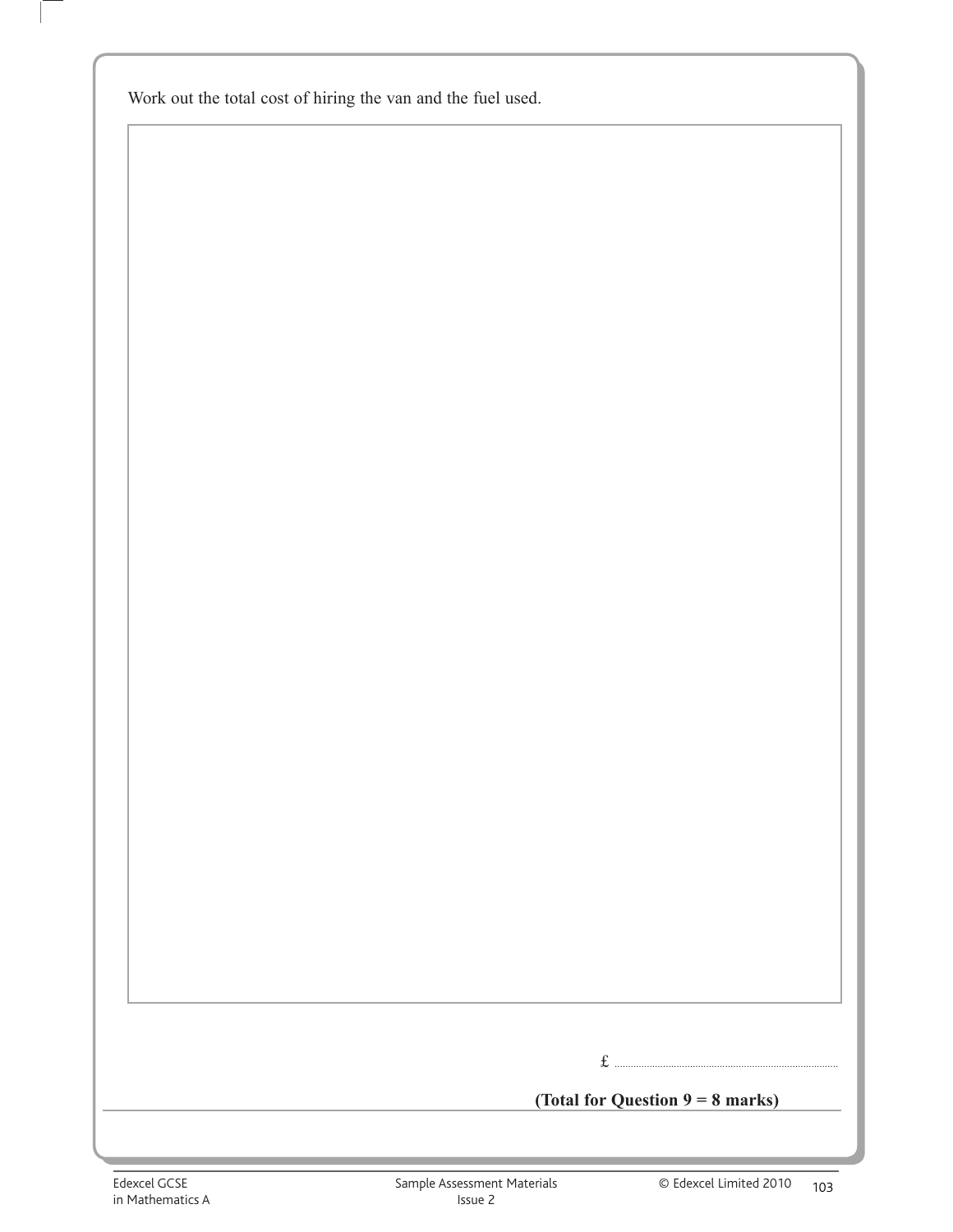**10** This formula is used to predict the adult height of a baby girl.

$$
H = \frac{F + M - 12.5}{2}
$$
  
H = adult height of girl (cm)  
F = height of father (cm)

 $M$  = height of mother (cm)

Karen and Keith have a baby girl.

They are interested in finding out how tall their baby girl is likely to grow.

 Karen has a height of 156 cm. Keith has a height of 172 cm.

 (a) Use the formula to predict the adult height of their baby girl. Show clearly how you get your answer.

**(2)**

Height ......................................................... cm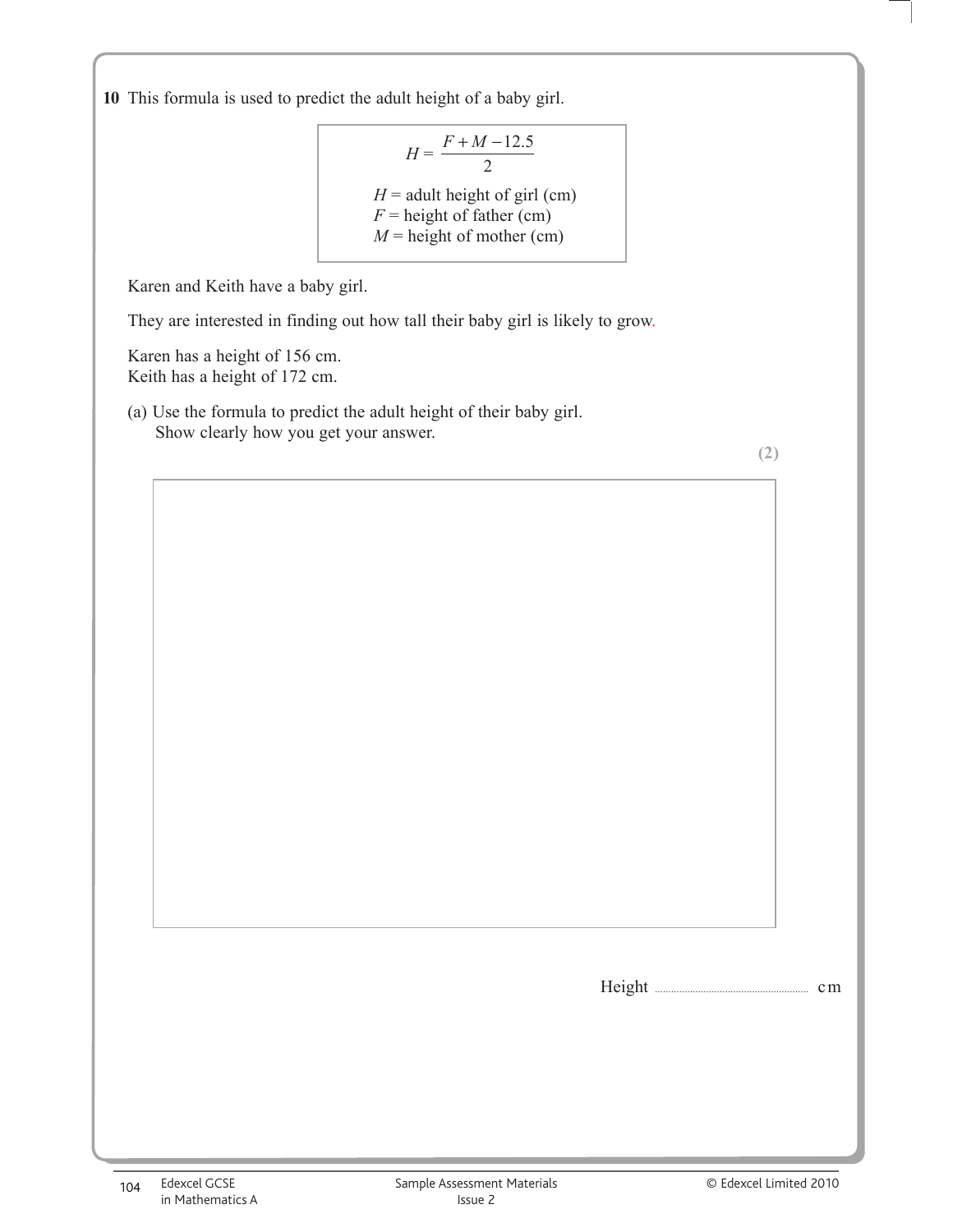John and Jenny also have a baby girl. John and Jenny are the same height.

 When they use the formula to predict the adult height of their baby girl they get an answer of 162 cm.

 (b) Find an estimate of Jenny's height. Give your answer to the nearest centimetre.

**(3)**

| Height |  |  |
|--------|--|--|
|--------|--|--|

#### **(Total for Question 10 = 5 marks)**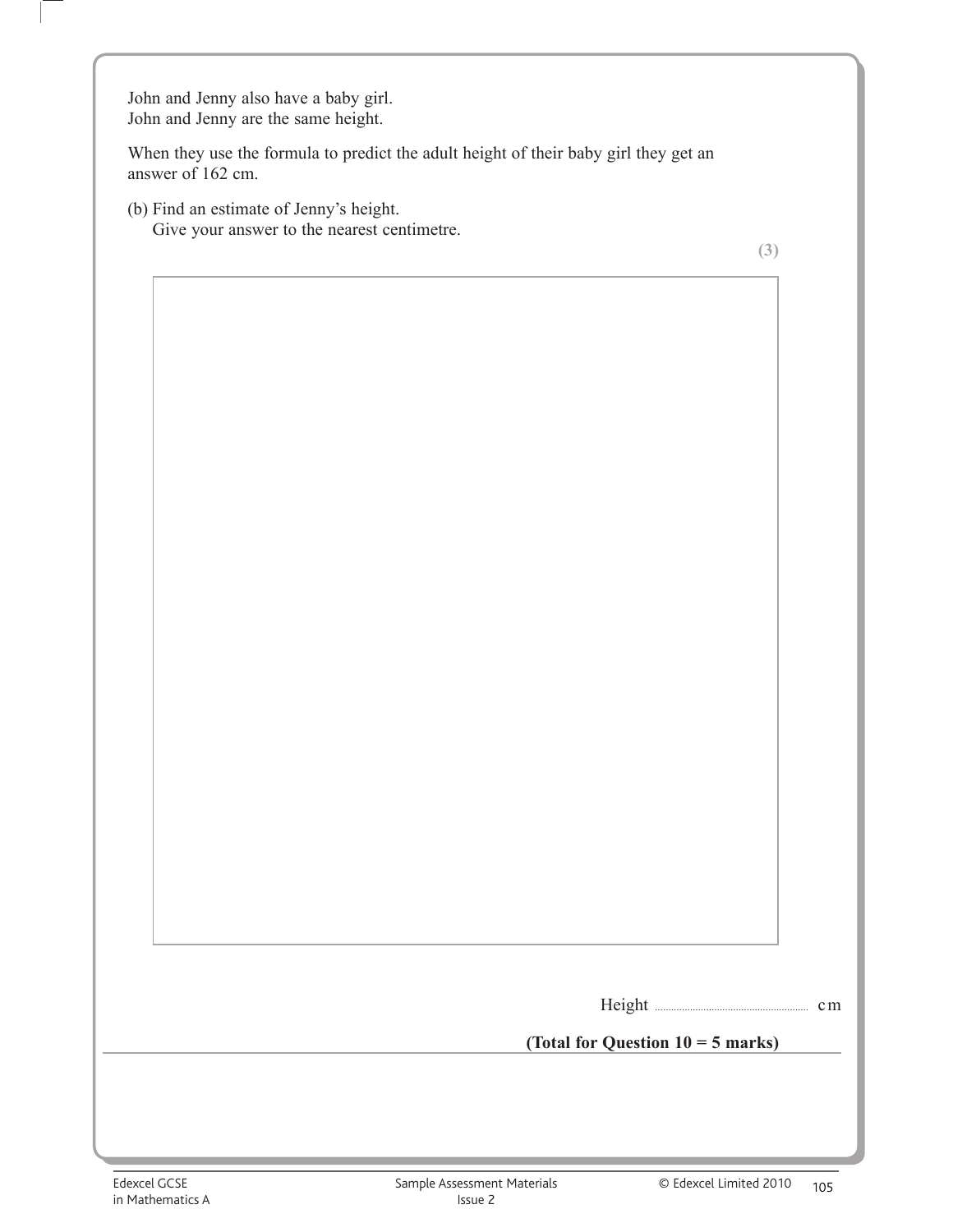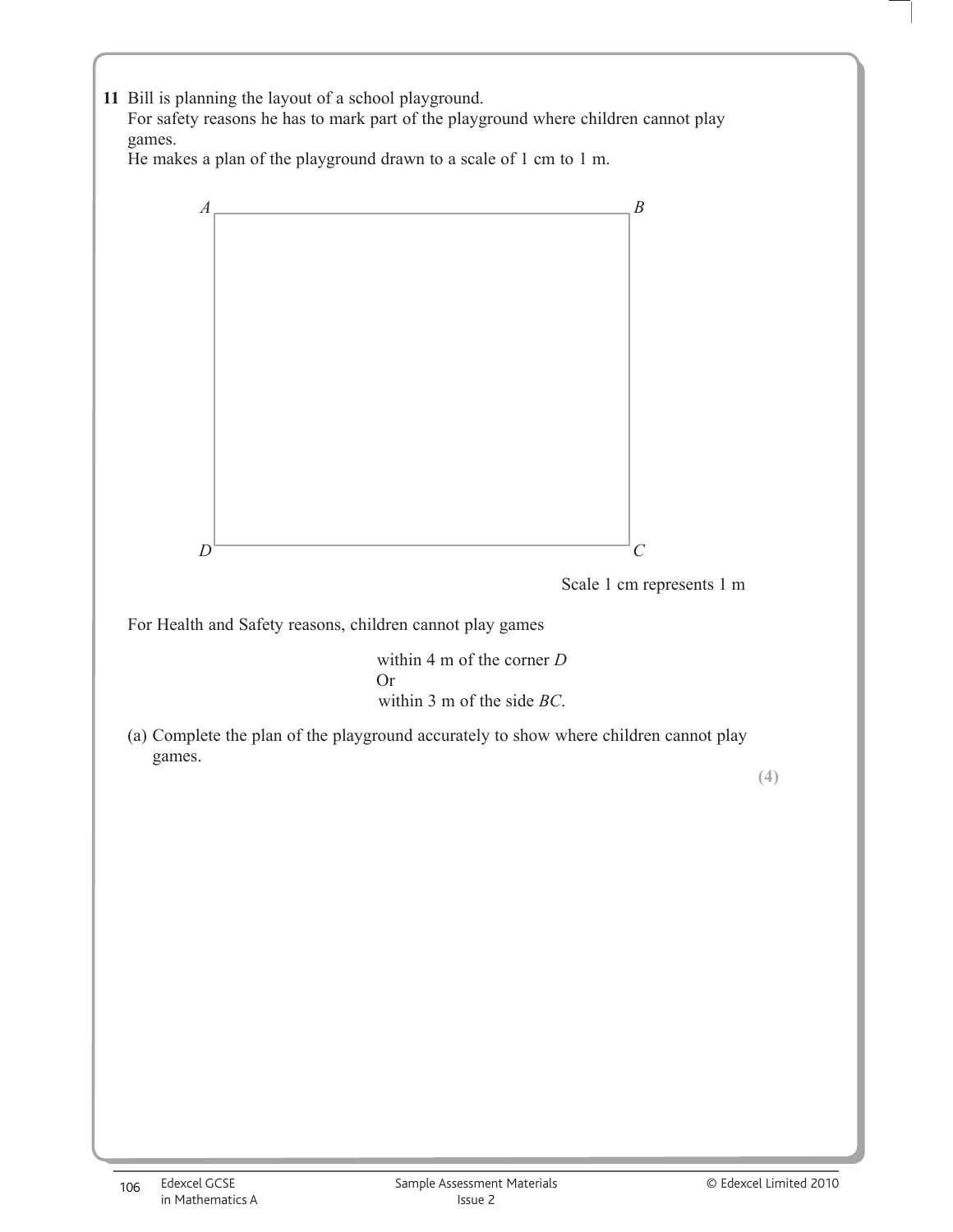Children can play games on the rest of the playground. There has to be at least  $1 \text{ m}^2$  for each child.

\*(b) Calculate the largest number of children that can play in the rest of the playground.

**(6)**

**(Total for Question 11 = 10 marks)**

........................................................................................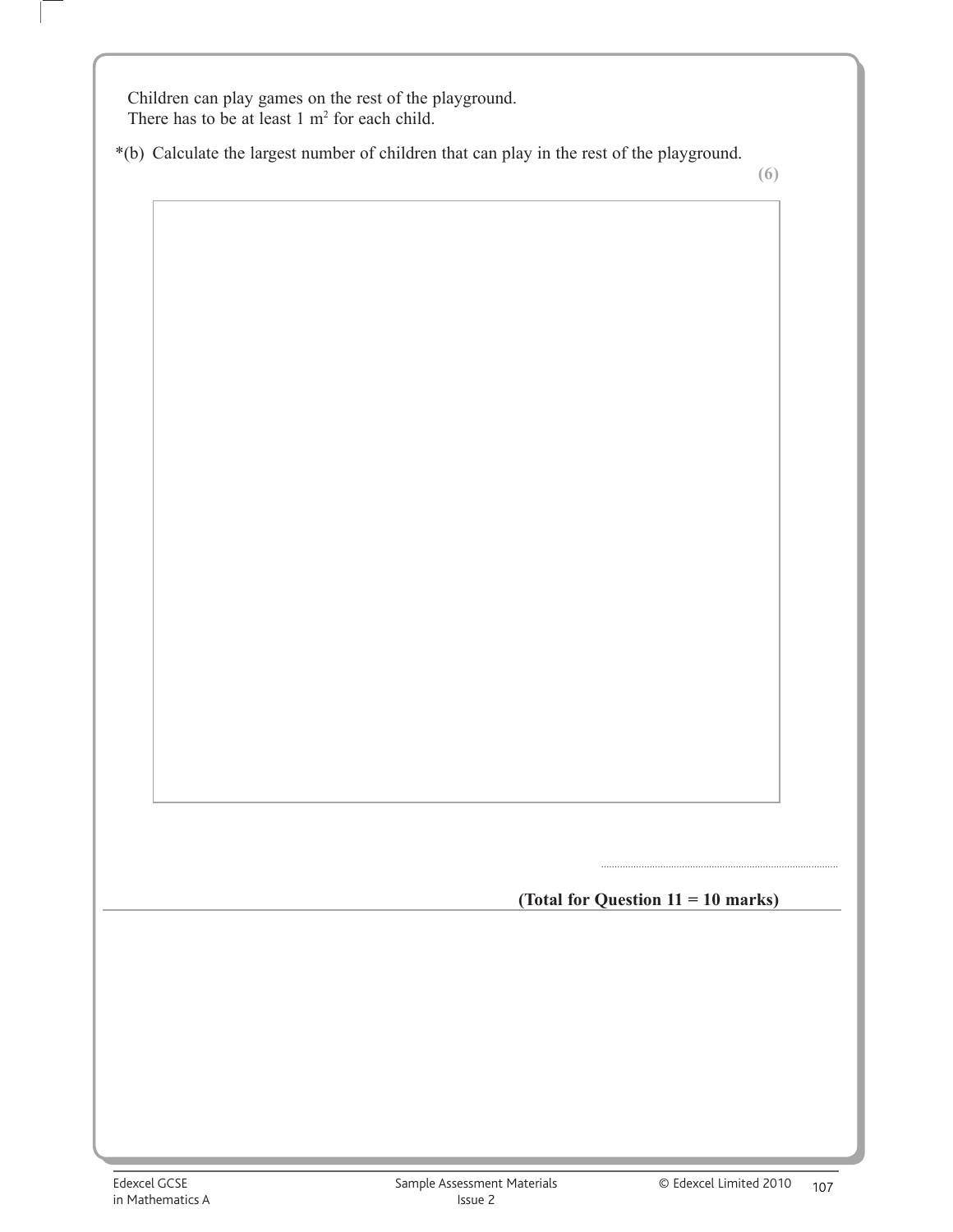**12**

| <b>Item</b>        | Costs(f) |
|--------------------|----------|
| Motor oil 1/       | 2.50     |
| Wiper blades 1     | 8.75     |
| Brake Pads 1       | 14.85    |
| Antifreeze 11      | 3.99     |
| Hydraulic Fluid 11 | 599      |
| <b>Spark Plugs</b> | 1 75     |

Mr Smith had his car serviced.

 He had to pay for a 15 000 mile service, 3 litres of oil and 4 spark plugs. Complete his bill, and work out the total amount to pay.

| Gary's Garage                          |                    |                     |        |
|----------------------------------------|--------------------|---------------------|--------|
| Item                                   | Number<br>of items | Cost of one<br>item | Total  |
| 15 000 mile Service (labour<br>charge) | 1                  | £75.50              | £75.50 |
| Motor oil 1l                           |                    |                     |        |
| Spark plugs                            |                    |                     |        |
|                                        |                    |                     |        |
|                                        |                    |                     |        |
|                                        |                    | Total amount to pay |        |

**(Total for Question 12 = 6 marks)**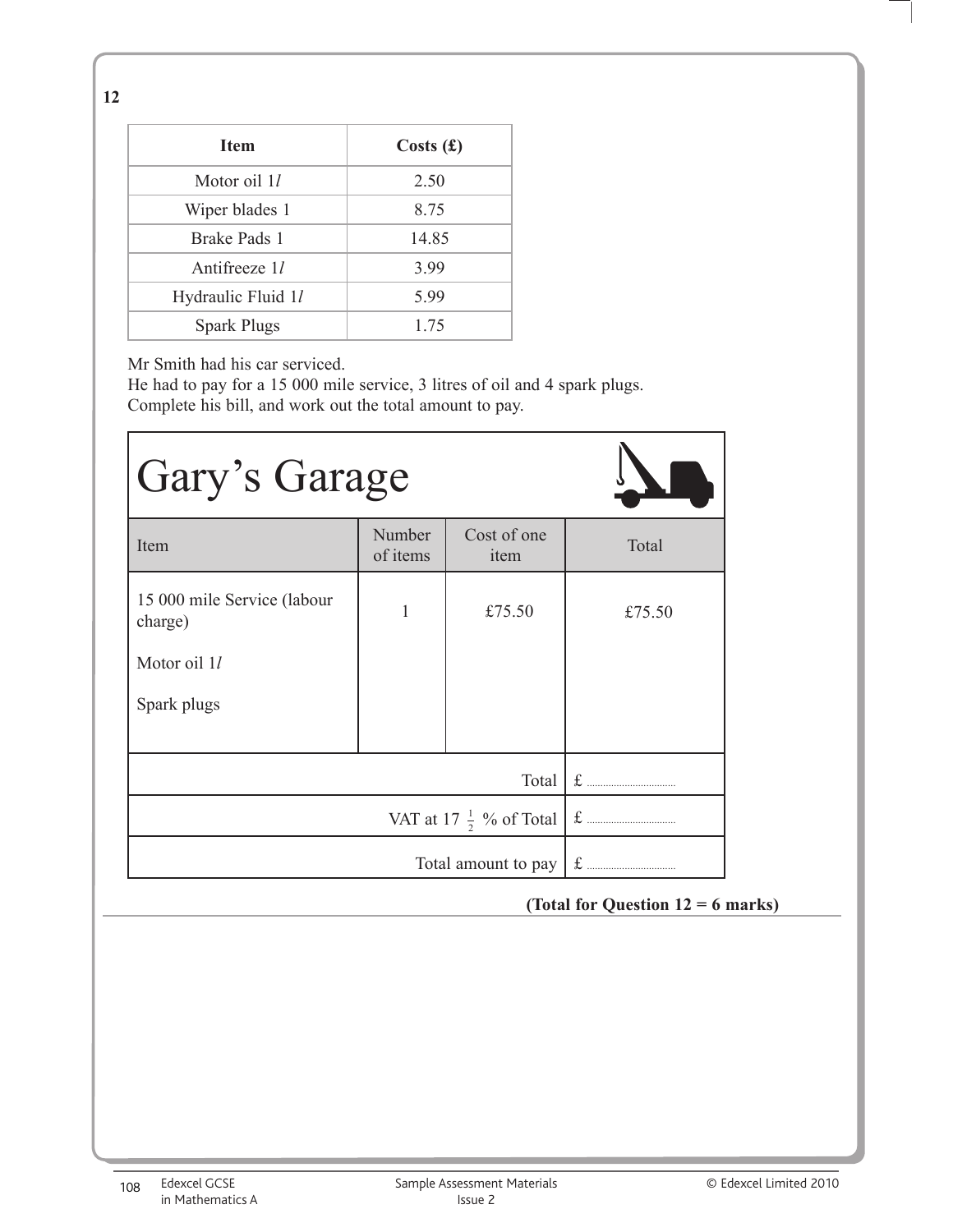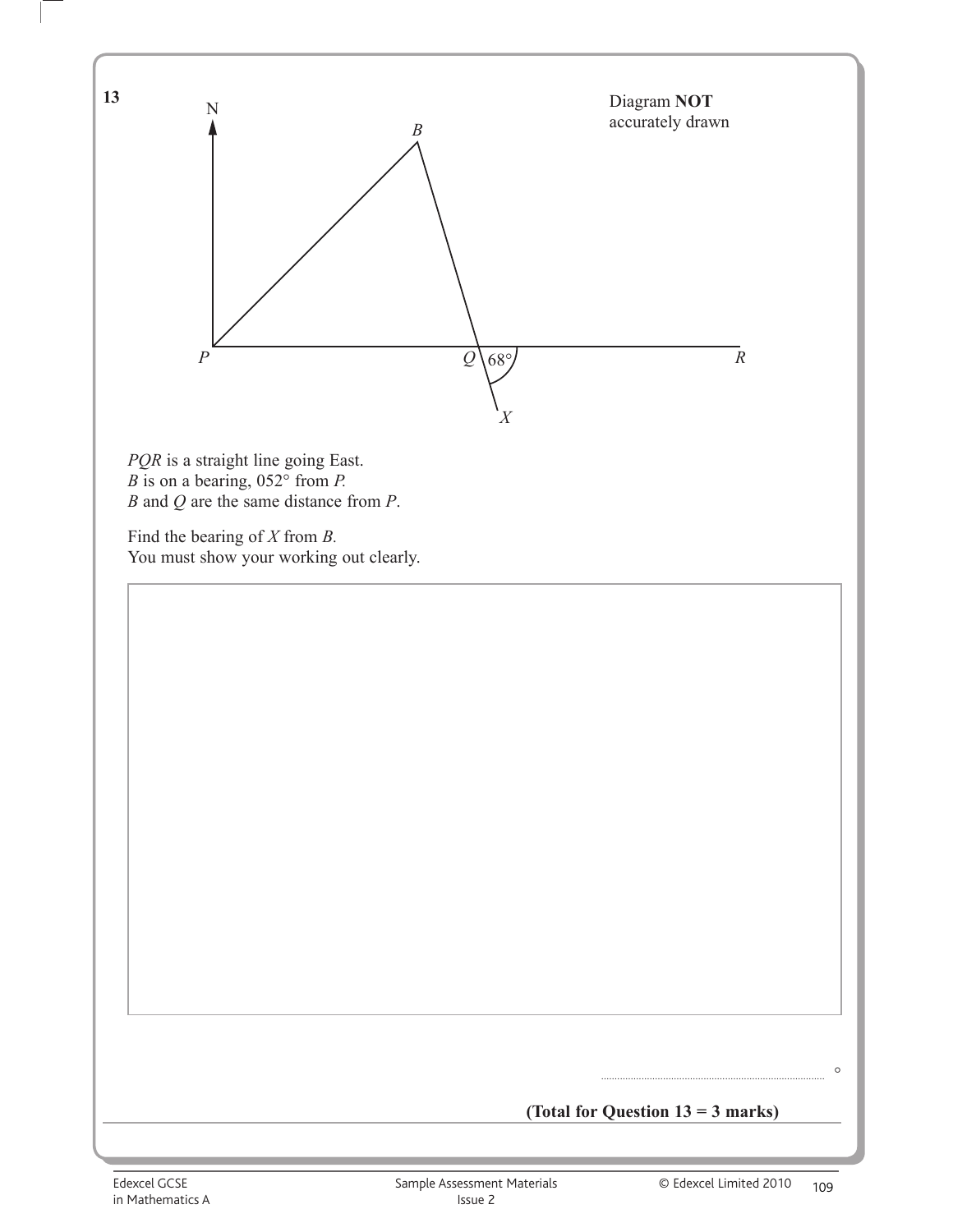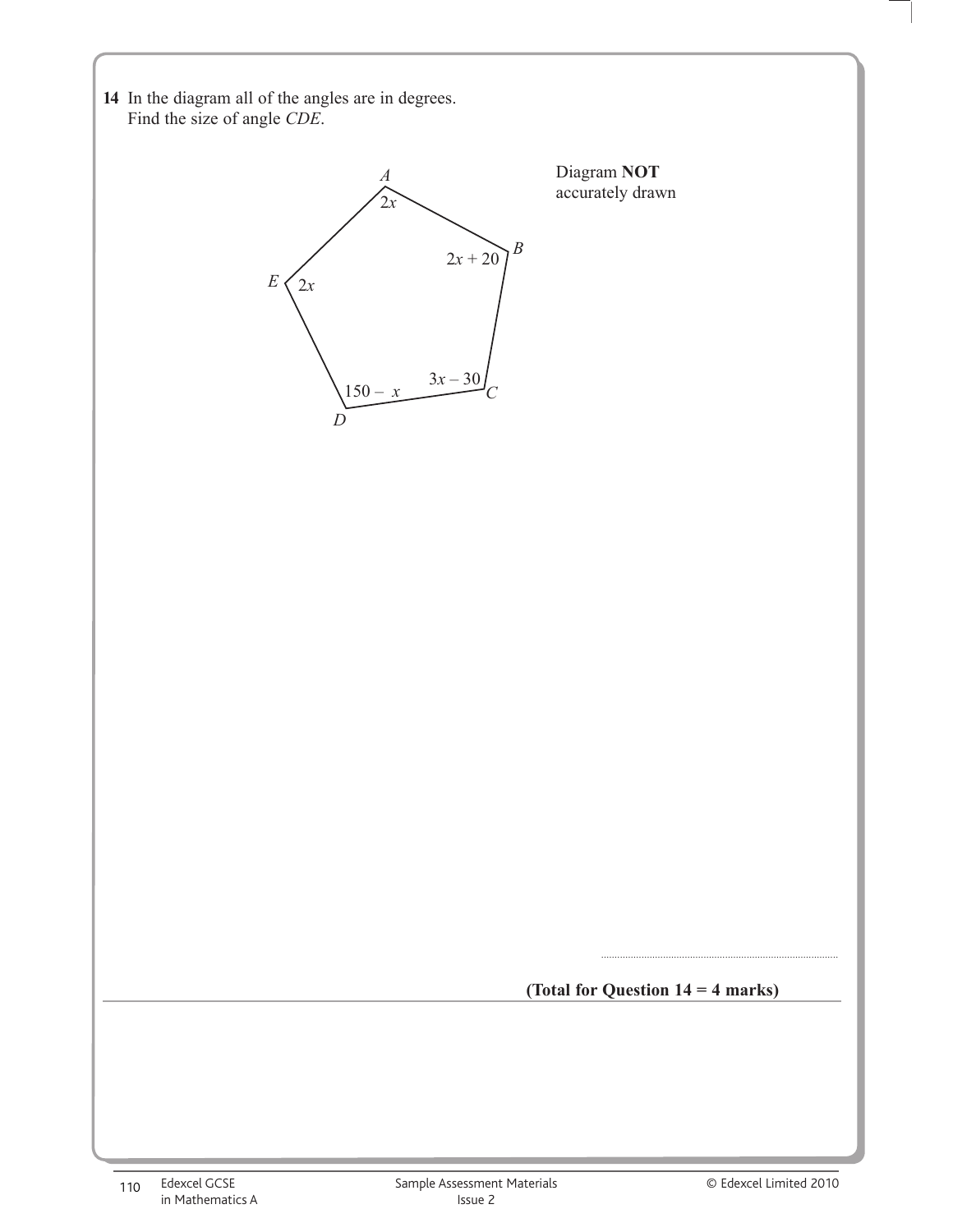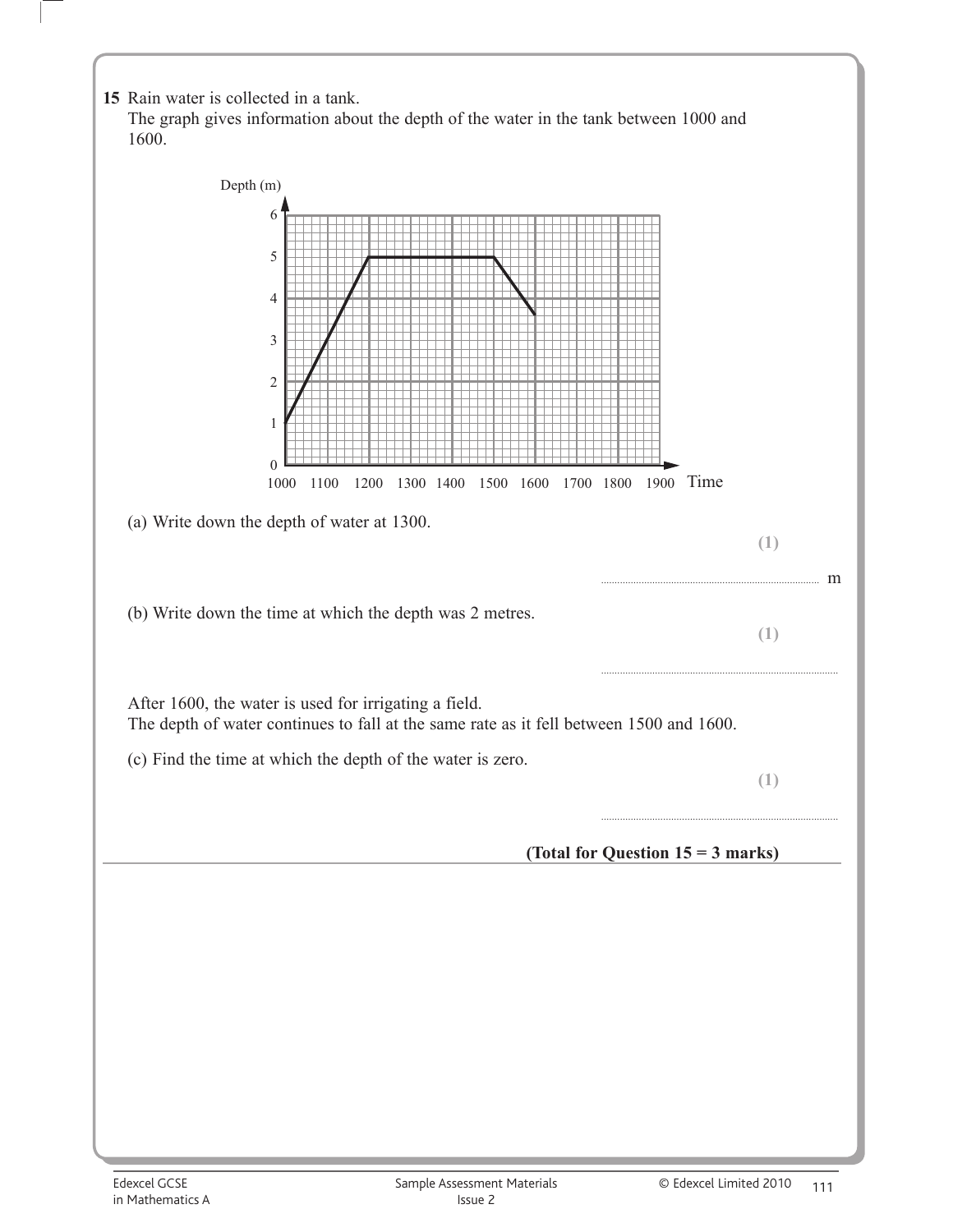| $\sqrt{13.2} - 6.8$                                                                                    |                                   |
|--------------------------------------------------------------------------------------------------------|-----------------------------------|
| 16 Use your calculator to work out<br>$3.25 + 4.9$                                                     |                                   |
| Give your answer as a decimal.<br>Write down all the figures on your calculator display.               |                                   |
|                                                                                                        |                                   |
|                                                                                                        |                                   |
|                                                                                                        |                                   |
|                                                                                                        |                                   |
|                                                                                                        |                                   |
|                                                                                                        |                                   |
|                                                                                                        |                                   |
|                                                                                                        | (Total for Question 16 = 2 marks) |
| 17 The equation $x^3 - 5x = 60$ has a solution between 4 and 5                                         |                                   |
| Find this solution and give your answer correct to 1 decimal place.<br>You must show all your working. |                                   |
|                                                                                                        |                                   |
|                                                                                                        |                                   |
|                                                                                                        |                                   |
|                                                                                                        |                                   |
|                                                                                                        |                                   |
|                                                                                                        |                                   |
|                                                                                                        |                                   |
|                                                                                                        |                                   |
|                                                                                                        |                                   |
|                                                                                                        |                                   |
|                                                                                                        |                                   |
|                                                                                                        |                                   |
|                                                                                                        |                                   |
|                                                                                                        |                                   |
|                                                                                                        | (Total for Question 17 = 4 marks) |
|                                                                                                        |                                   |
|                                                                                                        |                                   |
|                                                                                                        |                                   |
|                                                                                                        |                                   |
|                                                                                                        |                                   |

 $\overline{\phantom{a}}$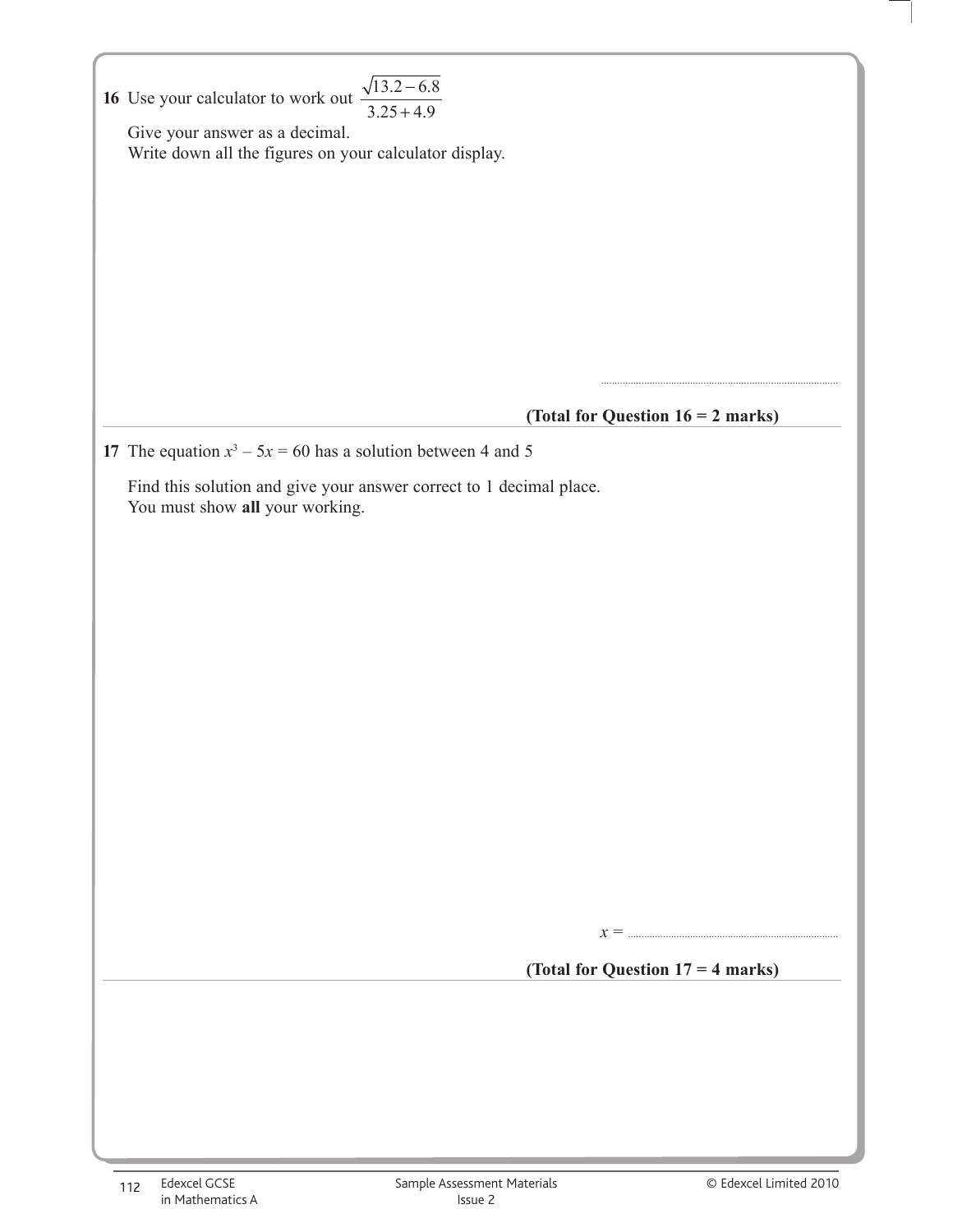| *18 Alan and Bhavana are planning their fitness program.<br>They plan to run on parts of a field.<br>The diagram below shows a rectangular field 80 metres by 60 metres.                                                               |
|----------------------------------------------------------------------------------------------------------------------------------------------------------------------------------------------------------------------------------------|
| $80 \text{ m}$<br>Diagram NOT<br>$\boldsymbol{C}$<br>$\boldsymbol{B}$<br>accurately drawn<br>$60\;\mathrm{m}$<br>'A                                                                                                                    |
| Alan runs <b>around</b> the field from $A$ to $C$ (via $B$ ) at 5m/s.<br>Bhavana runs directly across the diagonal of the field from $A$ to $C$ at $3m/s$ .<br>If they both started at the same time, who would reach point $C$ first? |
| You must explain your answer.                                                                                                                                                                                                          |
|                                                                                                                                                                                                                                        |
|                                                                                                                                                                                                                                        |
|                                                                                                                                                                                                                                        |
|                                                                                                                                                                                                                                        |
|                                                                                                                                                                                                                                        |
|                                                                                                                                                                                                                                        |
| (Total for Question 18 = 6 marks)                                                                                                                                                                                                      |

the control of the control of the control of the control of the

 $\mathbf{I}$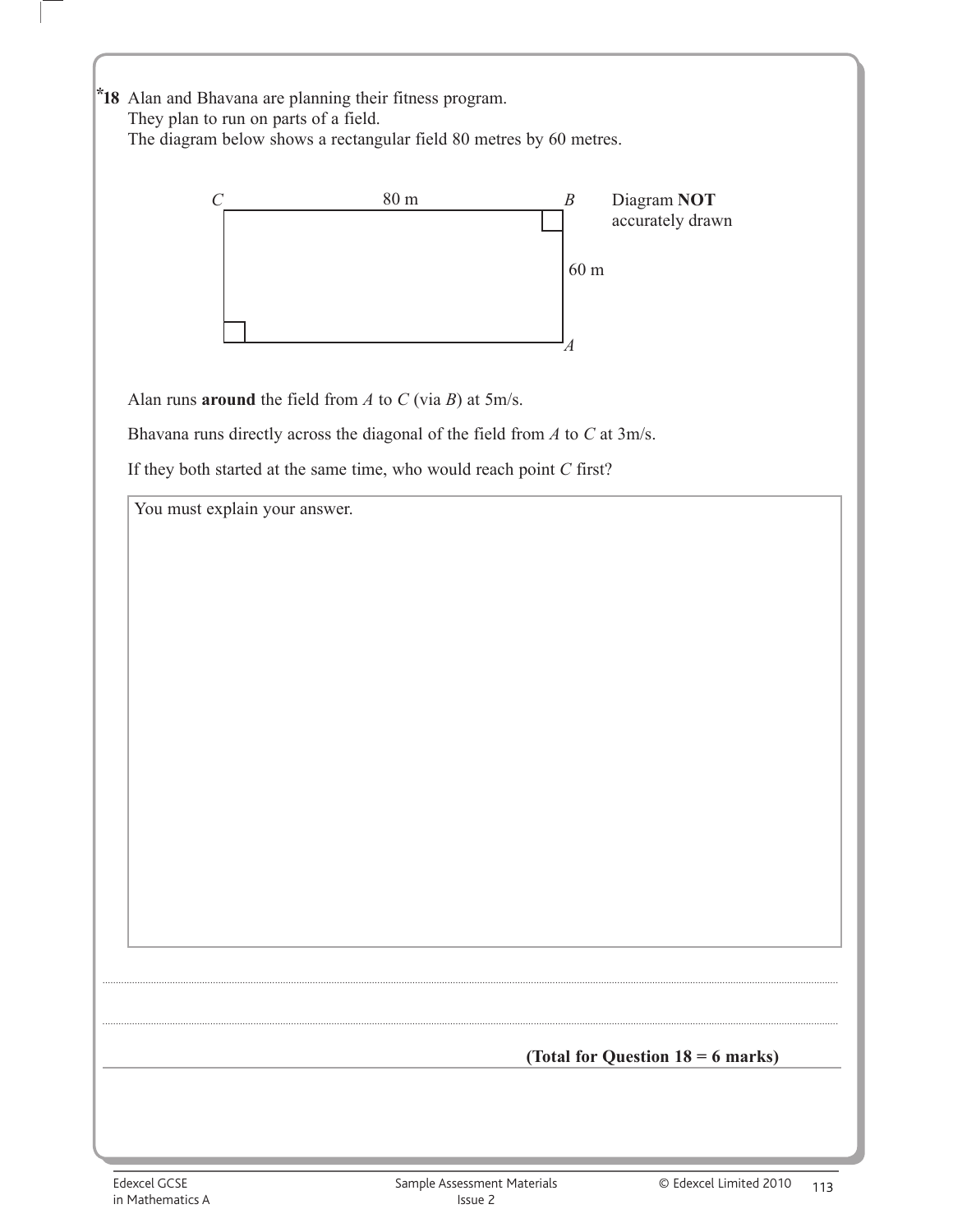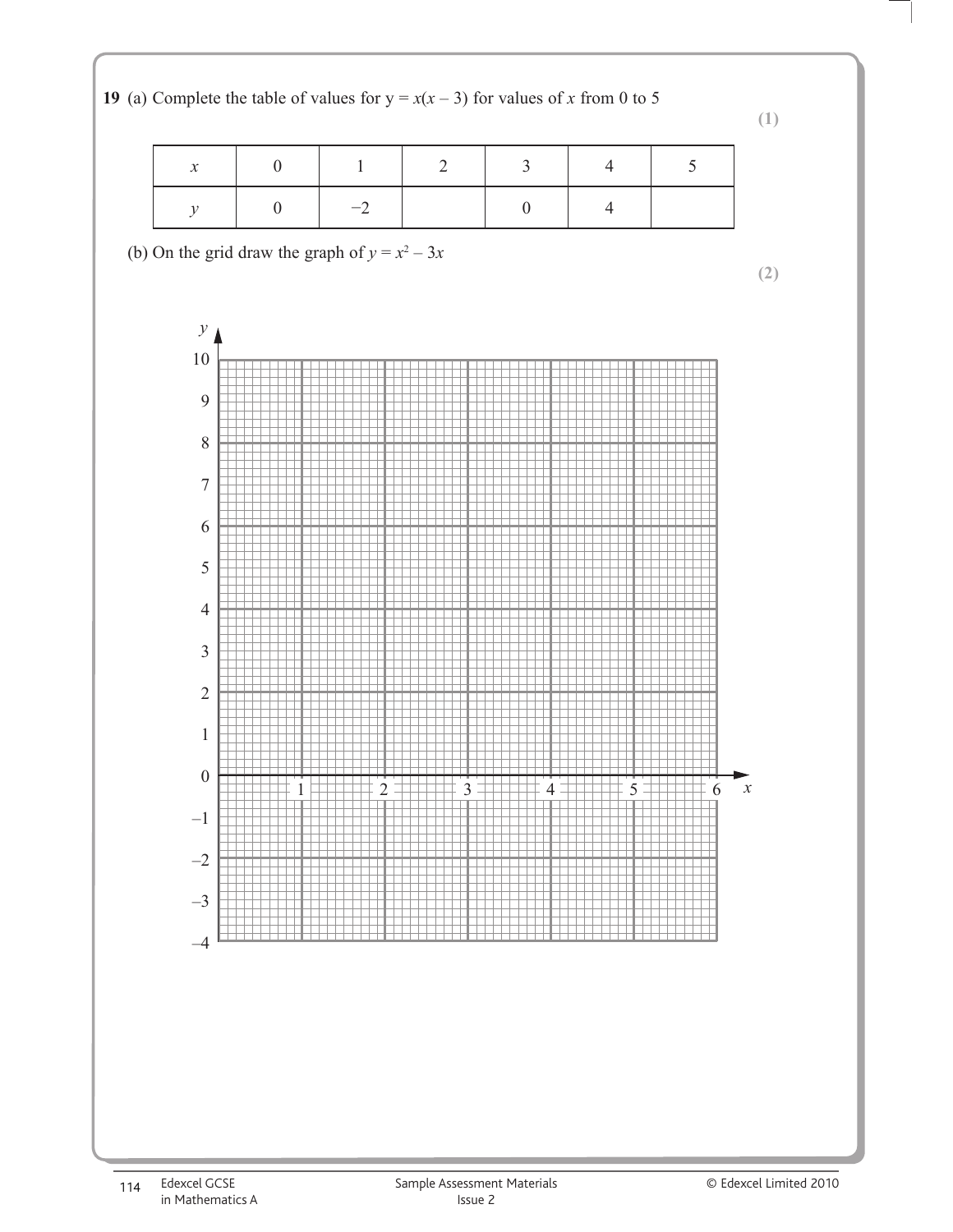The length of a rectangle is 3m less than the width. The area of the rectangle is 7 m<sup>2</sup>

(c) Find an estimate for the width of the rectangle.

**(2)**

................................................................................. m

# **(Total for Question 19 = 5 marks)**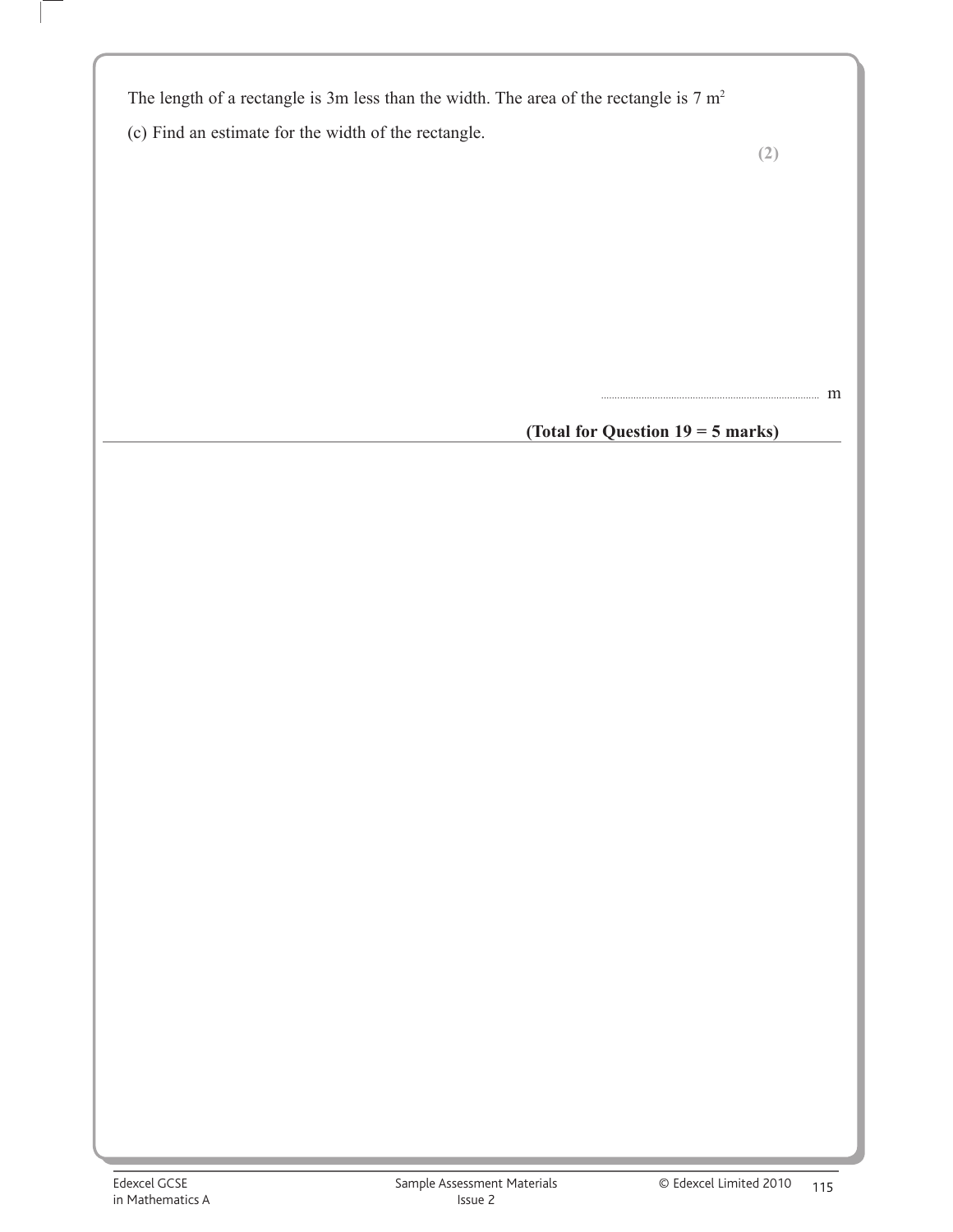**20** Harry and Sally want to keep free range hens.

 They have a rectangular piece of land that they intend to use for a chicken run.

The length of the land is 30 m and the width is 10 m.

 Harry and Sally will need to put a fence, with a gate, around the chicken run.

 They are advised that the least area a free range hen needs is 0.8 m².

They want to have as many hens as they can.

 Hens cost £7.50 each. Putting in the fence and gate will cost £9.85 per metre.

Work out the total cost of buying the hens and fencing the land.

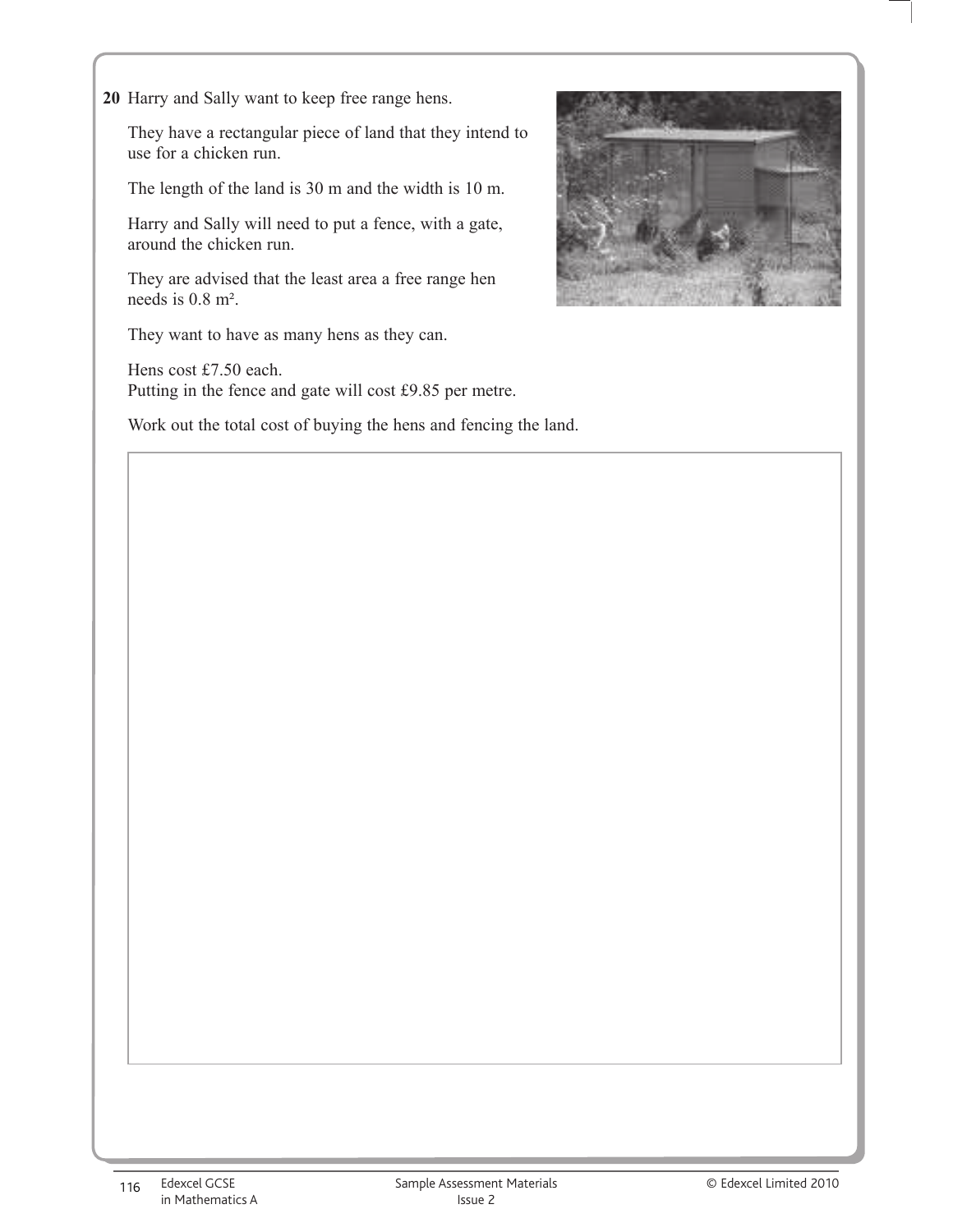£ ...................................................................................

**(Total for Question 20 = 9 marks)**

 $\overline{\phantom{a}}$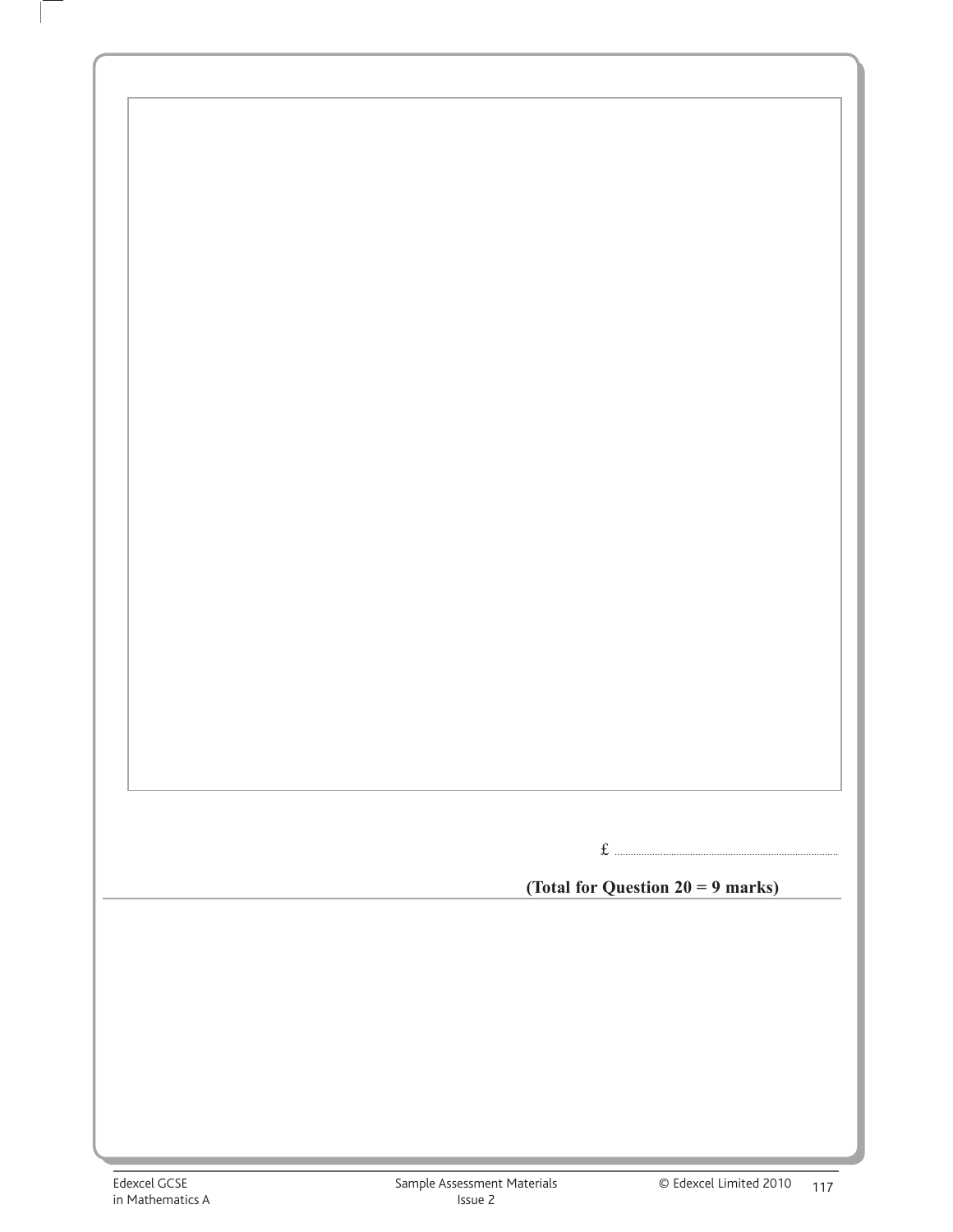**21** Pablo is an artist. He wants to find estimates for the prices of some of the new pictures he has painted. The scatter graph, below, gives information about the area and the price of some of his old pictures.

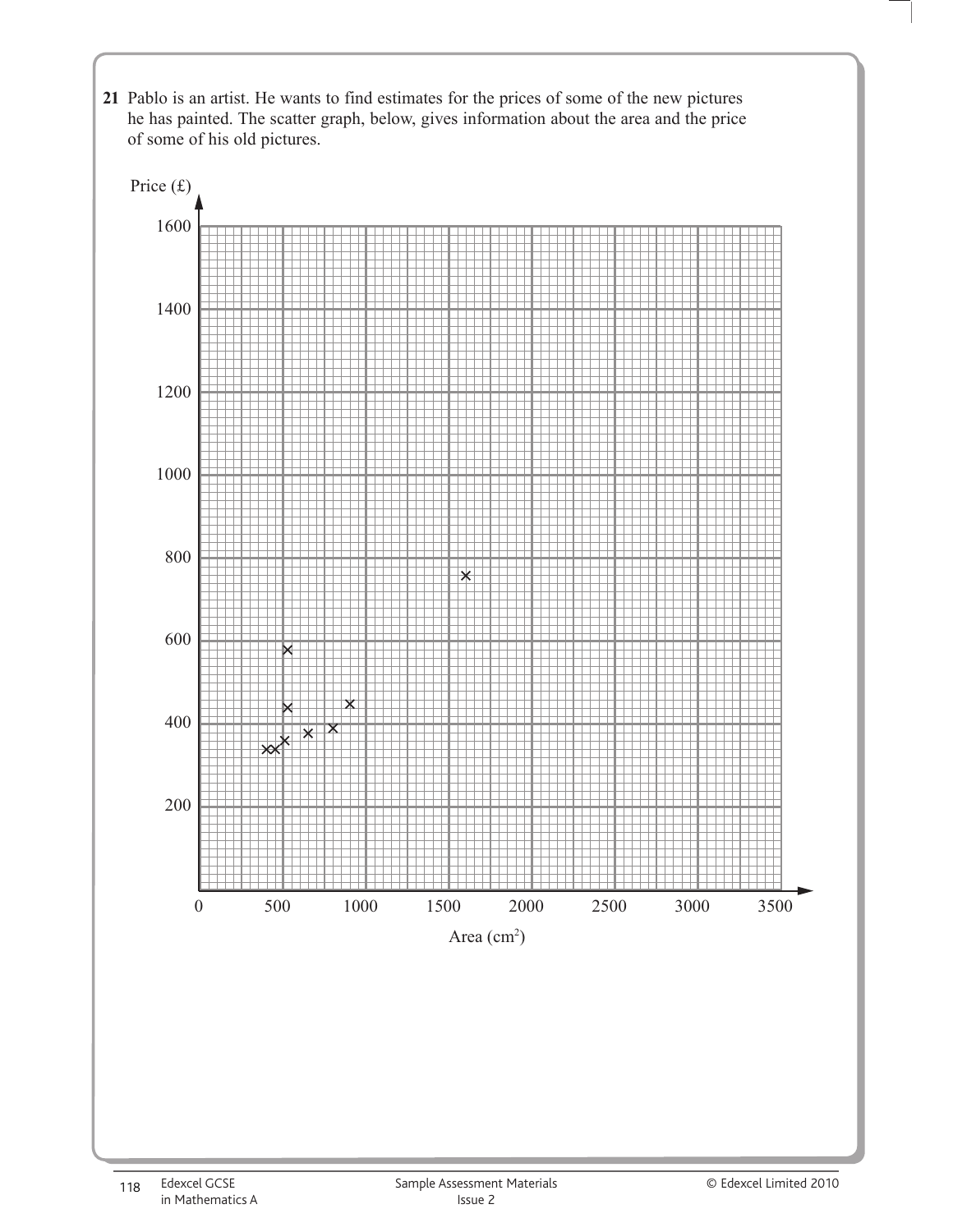| Area $(cm2)$                                                                                             | 2000 | 2900                                               | 3260                                                                                      |     |
|----------------------------------------------------------------------------------------------------------|------|----------------------------------------------------|-------------------------------------------------------------------------------------------|-----|
| Price $(f)$                                                                                              | 1150 | 1250                                               | 1500                                                                                      |     |
|                                                                                                          |      |                                                    | (a) Find an estimate of the price of a new picture with an area of 2500 cm <sup>2</sup> . | (3) |
|                                                                                                          |      |                                                    |                                                                                           |     |
| All Pablo's pictures are rectangles.<br>One of his pictures has a price of £1000<br>Its length is 48 cm. |      |                                                    |                                                                                           |     |
|                                                                                                          |      | (b) Find an estimate for the width of the picture. |                                                                                           | (2) |
|                                                                                                          |      |                                                    |                                                                                           |     |
|                                                                                                          |      |                                                    |                                                                                           |     |
|                                                                                                          |      |                                                    |                                                                                           |     |
|                                                                                                          |      |                                                    |                                                                                           |     |
|                                                                                                          |      |                                                    | (Total for Question $21 = 5$ marks)                                                       |     |
|                                                                                                          |      |                                                    | TOTAL FOR PAPER = 100 MARKS                                                               |     |
|                                                                                                          |      |                                                    |                                                                                           |     |
|                                                                                                          |      |                                                    |                                                                                           |     |
|                                                                                                          |      |                                                    |                                                                                           |     |
|                                                                                                          |      |                                                    |                                                                                           |     |
|                                                                                                          |      |                                                    |                                                                                           |     |
|                                                                                                          |      |                                                    |                                                                                           |     |
|                                                                                                          |      |                                                    |                                                                                           |     |
|                                                                                                          |      |                                                    |                                                                                           |     |

 $\overline{\phantom{a}}$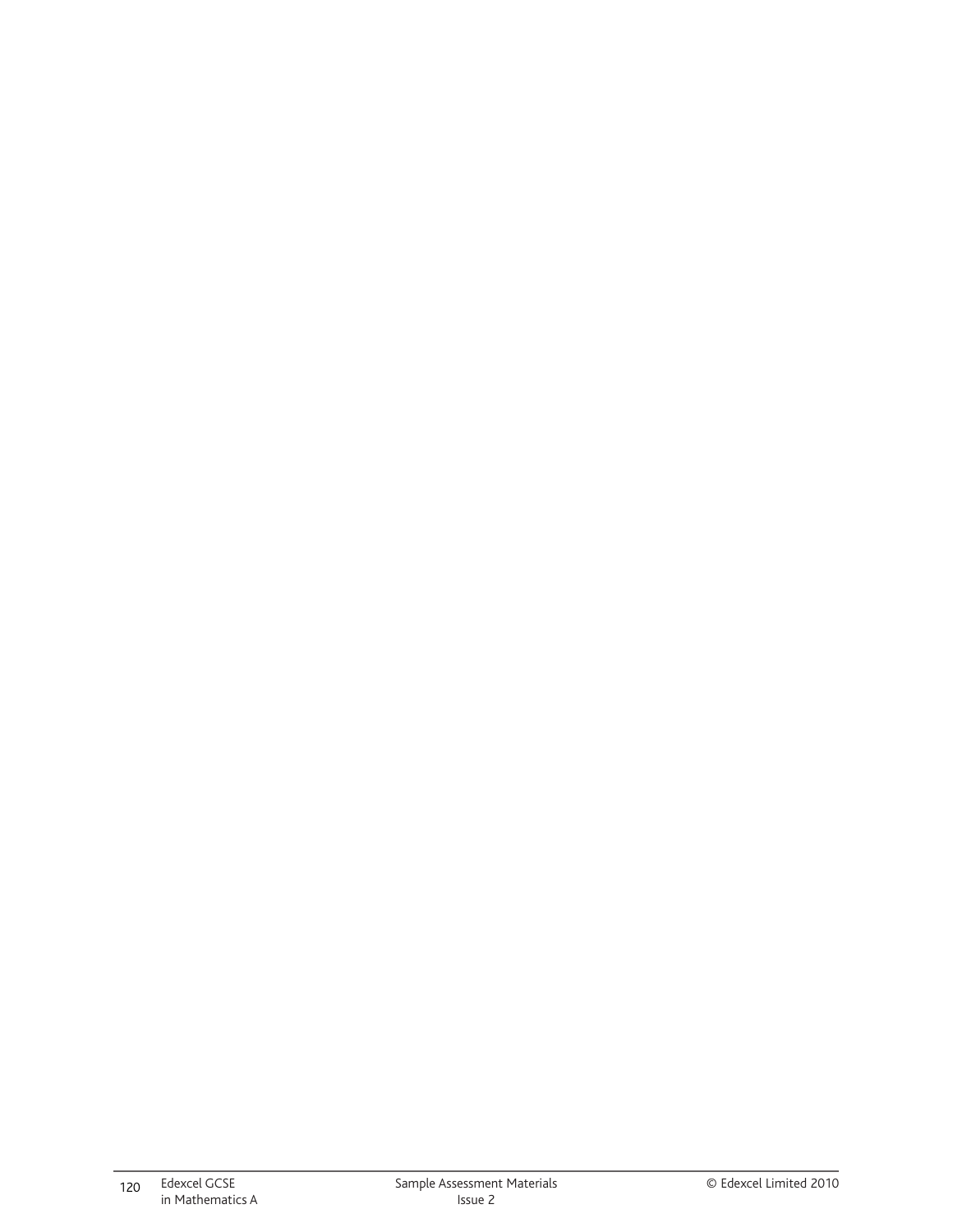# **Specification A: Paper 2 Foundation Tier**

|                  | <b>1MA0/2F</b>                     |                                    |                                    |                       |                                                                |  |
|------------------|------------------------------------|------------------------------------|------------------------------------|-----------------------|----------------------------------------------------------------|--|
|                  | Question                           | <b>Working</b>                     | Answer                             | <b>Mark</b>           | <b>Additional Guidance</b>                                     |  |
| 1.               |                                    | $1.60 + 2.05 = 3.65$               | 15p                                | 2                     | B1 £3.65 oe<br>B1 15p                                          |  |
|                  |                                    | <b>Total for Question: 2 marks</b> |                                    |                       |                                                                |  |
| 2.               | (a)(i)                             |                                    | 60                                 | $\mathbf{2}^{\prime}$ | <b>B1 60 cao</b>                                               |  |
|                  | (i)                                |                                    | 50                                 |                       | <b>B1 50 cao</b>                                               |  |
|                  | (b)                                |                                    | 2 full packets<br>1.5 full packets | $\mathbf{2}$          | B1 2 full packets cao<br>B1 1.5 full packets                   |  |
|                  | <b>Total for Question: 4 marks</b> |                                    |                                    |                       |                                                                |  |
| $\overline{3}$ . | (a)                                |                                    | $rac{3}{4}$                        | $\overline{2}$        | B2 $\frac{3}{2}$ cao<br>$\overline{4}$                         |  |
|                  |                                    |                                    |                                    |                       | $(B1 \frac{18}{24}, \frac{12}{16}, \frac{9}{12}, \frac{6}{8})$ |  |
|                  | (b)                                |                                    | Any 16 squares<br>shaded           |                       | B1 Any 16 squares shaded                                       |  |
|                  |                                    |                                    |                                    |                       | <b>Total for Question: 3 marks</b>                             |  |

Edexcel GCSE<br>in Mathematics A in Mathematics A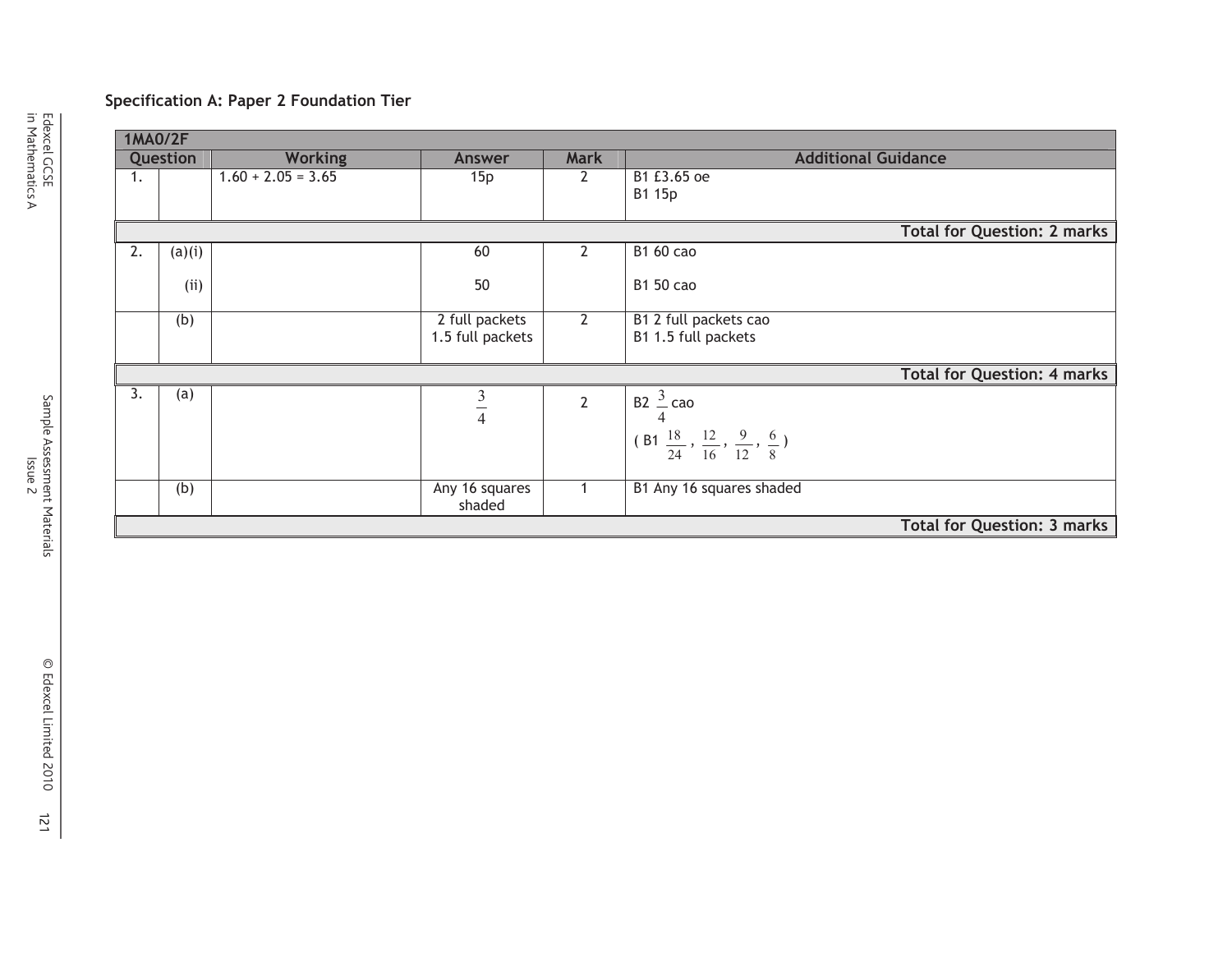| <b>122</b>                  | <b>1MA0/2F</b> |                 |                                                                      |                                           |                |                                                                   |  |
|-----------------------------|----------------|-----------------|----------------------------------------------------------------------|-------------------------------------------|----------------|-------------------------------------------------------------------|--|
|                             |                | <b>Question</b> | <b>Working</b>                                                       | <b>Answer</b>                             | <b>Mark</b>    | <b>Additional Guidance</b>                                        |  |
|                             | 4.             | (a)             |                                                                      | $\overline{2}$                            | $\mathbf{1}$   | B1 cao                                                            |  |
| Edexcel GCSE                |                | (b)             | $7 + 4 + 3 + 5 + 2 + 4 + 5 = 30$<br>$6 + 2 + 1 + 5 + 3 + 3 + 8 = 28$ | 2 hours                                   | $\overline{2}$ | M1 finds the totals of Robin and Helen.<br>A1 cao                 |  |
|                             |                |                 | <b>OR</b><br>$1 + 2 + 2 + 0 - 1 + 1 - 3 = 2$                         |                                           |                | <b>OR</b><br>M1 find the differences of Robin and Helen<br>A1 cao |  |
|                             |                | (c)             | 2344557                                                              | 4 hours                                   | $\overline{2}$ | M1 orders the values<br>A1 cao                                    |  |
|                             |                | (d)             | $(6 + 8) \div 7$                                                     | $\overline{2}$                            | $\overline{2}$ | M1 attempts to find mean<br>A1 2 cao                              |  |
|                             |                |                 |                                                                      |                                           |                | <b>Total for Question: 7 marks</b>                                |  |
|                             | 5.             | (a)             |                                                                      | Correct plot                              | $\mathbf{1}$   | B1 Cross placed within 0.5 cm to right of 0 inclusive             |  |
|                             |                | (b)             |                                                                      | Correct plot                              | $\mathbf{1}$   | B1 Cross placed within 0.5 cm to left of 1 inclusive              |  |
| Sample Assessment Materials |                | (c)             |                                                                      | $\mathbf{1}$<br>$\overline{\overline{2}}$ | $\mathbf{1}$   | B1 0.5 oe                                                         |  |
|                             |                |                 |                                                                      |                                           |                |                                                                   |  |
|                             |                |                 |                                                                      |                                           |                | <b>Total for Question: 3 marks</b>                                |  |
|                             |                |                 |                                                                      |                                           |                |                                                                   |  |
|                             |                |                 |                                                                      |                                           |                |                                                                   |  |
| © Edexcel Limited 2010      |                |                 |                                                                      |                                           |                |                                                                   |  |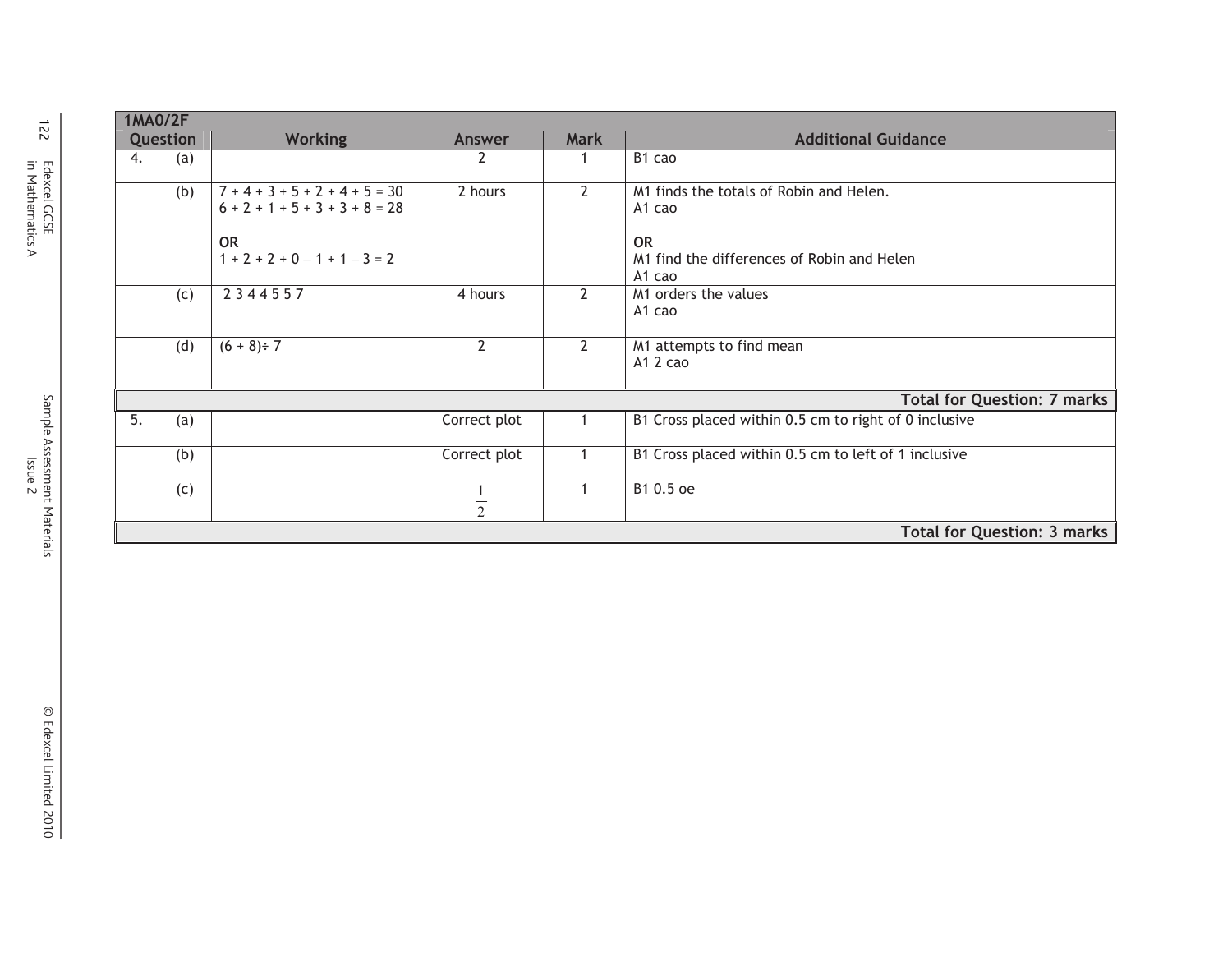| <b>1MA0/2F</b>   |       |                                                                                                                                                                                      |                                        |                |                                                                                                                                                                                                |
|------------------|-------|--------------------------------------------------------------------------------------------------------------------------------------------------------------------------------------|----------------------------------------|----------------|------------------------------------------------------------------------------------------------------------------------------------------------------------------------------------------------|
| Question         |       | <b>Working</b>                                                                                                                                                                       | Answer                                 | <b>Mark</b>    | <b>Additional Guidance</b>                                                                                                                                                                     |
| $\overline{6}$ . | (i)   |                                                                                                                                                                                      | 5 or 17                                | $\mathbf{1}$   | B1 5 or 17 or both                                                                                                                                                                             |
|                  | (ii)  |                                                                                                                                                                                      | 4, 8, or 16                            | $\mathbf{1}$   | B1 for one, two or three of 4, 8 or 16                                                                                                                                                         |
|                  | (iii) |                                                                                                                                                                                      | $5$ and $6$                            | $\mathbf{1}$   | <b>B1 5 and 6 oe</b>                                                                                                                                                                           |
|                  | (iv)  |                                                                                                                                                                                      | 8                                      | $\mathbf{1}$   | B <sub>1</sub> cao                                                                                                                                                                             |
|                  |       |                                                                                                                                                                                      |                                        |                | <b>Total for Question: 4 marks</b>                                                                                                                                                             |
| 7.               |       | 8.5 cm line drawn<br>angles at B and C drawn                                                                                                                                         | Correct<br>Construction of<br>triangle | 3              | B1 8.5 cm line drawn tolerance $\pm$ 0.2cm<br>B1 angles at B and C drawn tolerance $\pm 2^{\circ}$<br>B1 fully correct within tolerance                                                        |
|                  |       |                                                                                                                                                                                      |                                        |                | <b>Total for Question: 3 marks</b>                                                                                                                                                             |
| 8.               | (a)   |                                                                                                                                                                                      | B, A, C                                | $\mathbf{1}$   | B1 cao                                                                                                                                                                                         |
|                  | (b)   |                                                                                                                                                                                      | E40                                    | $\mathbf{1}$   | B1 cao                                                                                                                                                                                         |
|                  | (c)   |                                                                                                                                                                                      | $C + reason$                           | $\overline{2}$ | $\overline{C2}$ correct + comparison with the two other tariffs<br>(C1 correct + comparison with one other tariff or line drawn at 60 up<br>from the time axis to intersect at least one line) |
|                  |       |                                                                                                                                                                                      |                                        |                | <b>Total for Question: 4 marks</b>                                                                                                                                                             |
| $\overline{9}$ . |       | $153 + 400 + 413 = 966$<br>Number of litres used<br>$= 966 \div 6 = 161$<br>Cost of fuel $161 \times 98.9p =$<br>£159.23<br>Day cost = $3 \times 90 = 270$<br>Total = £159.23 + £270 | 429.23                                 | 8              | B1 any one correct distance identified<br>$M1 153 + 400 + 413$<br>A1 966<br>$M1'966' \div 6$<br>M1 '161' × 98.9<br>$M1$ 3 $\times$ 90<br>M1 '159.23' + '270'<br>A1 cao                         |
|                  |       |                                                                                                                                                                                      |                                        |                | <b>Total for Question: 8 marks</b>                                                                                                                                                             |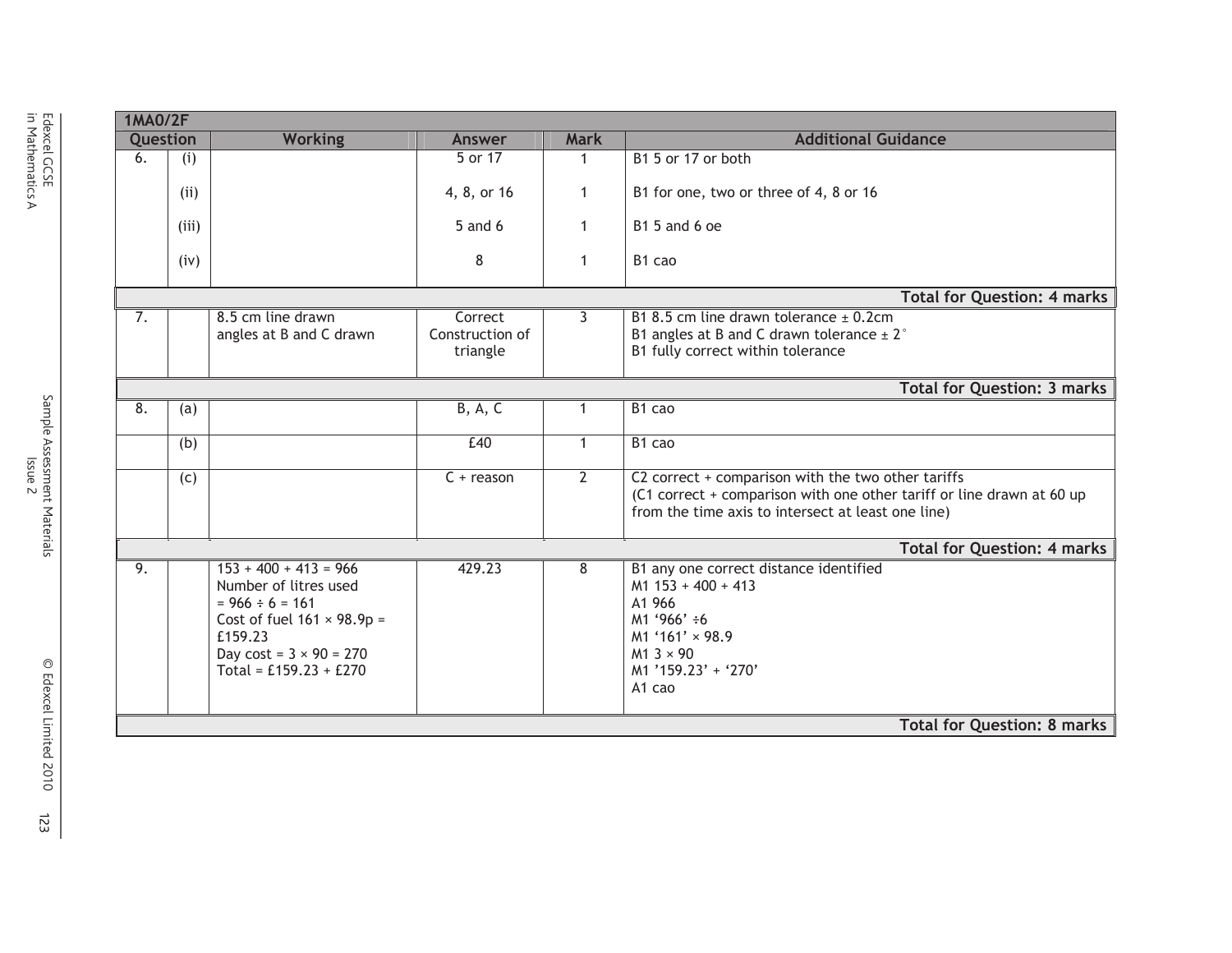|                  |                     | <b>Working</b>                                                                                      | Answer      | <b>Mark</b>                         | <b>Additional Guidance</b>                                                                                                                                                                                           |
|------------------|---------------------|-----------------------------------------------------------------------------------------------------|-------------|-------------------------------------|----------------------------------------------------------------------------------------------------------------------------------------------------------------------------------------------------------------------|
| 10.              | (a)                 | $156 + 174 - 12.5$<br>$\overline{2}$                                                                | 157.75      | $\mathbf{2}^{\prime}$               | M1 substitute correctly<br>A1 157.75 or 158                                                                                                                                                                          |
|                  | (b)                 | $\frac{j+j-12.5}{2} = 162$<br>$2 j - 12.5 = 324$<br>$324 + 12.5$<br>$\mathfrak{D}$                  | 168         | 3                                   | M1 $\frac{j+j-12.5}{2} = 162$<br>M1 correct method to isolate $j$<br>A1 168 or better                                                                                                                                |
|                  |                     |                                                                                                     |             |                                     | <b>Total for Question: 5 marks</b>                                                                                                                                                                                   |
| 11.              | (a)                 | complete diagram at end<br>8 m<br>10 <sub>m</sub>                                                   |             | 4                                   | M1 quarter circle centre D radius 4 cm<br>A1 clear indication of region by shading in or shading out<br>M1 straight line parallel to BC 3 cm away<br>A1 clear indication of the region by shading in or shading out. |
|                  | (b)<br>QWC<br>i, ii | $\pi \times 4^2$<br>$\overline{4}$<br>$=12.56637$<br>$Area =$<br>Area = $3 \times 8 = 24$           | 43          | 6                                   | M1 $\pi \times 4^2$<br>$M13 \times 8$<br>A1 sight of either correct area<br>A1 36.56637<br>$M1 \ 8 \times 10 - 36.56637$ ' = 43.4336<br>C1 43 QWC: Decision should be stated, following on from working out          |
|                  |                     |                                                                                                     |             | <b>Total for Question: 10 marks</b> |                                                                                                                                                                                                                      |
| 12.<br><b>FE</b> |                     | $3 \times 2.5 = 7.50$<br>$4 \times 1.75 = 7$<br>$75.50 + 7.50 + 7 = 90$<br>$9 + 4.5 + 2.25 = 15.75$ | 105.75      | 6                                   | B1 3 and 7.50<br><b>B1 4 and 7</b><br>B1 90 ft<br>$M19 + 4.5 + 2.25$ seen<br>A1 15.75<br>A1 cao                                                                                                                      |
|                  |                     |                                                                                                     |             |                                     | <b>Total for Question: 6 marks</b>                                                                                                                                                                                   |
| 13.              |                     |                                                                                                     | $154^\circ$ | 3                                   | B1 for 38°<br>B1 for 64°<br>B1 cao                                                                                                                                                                                   |
|                  |                     |                                                                                                     |             |                                     | <b>Total for Question: 3 marks</b>                                                                                                                                                                                   |
|                  |                     | <b>1MA0/2F</b><br>Question                                                                          |             |                                     |                                                                                                                                                                                                                      |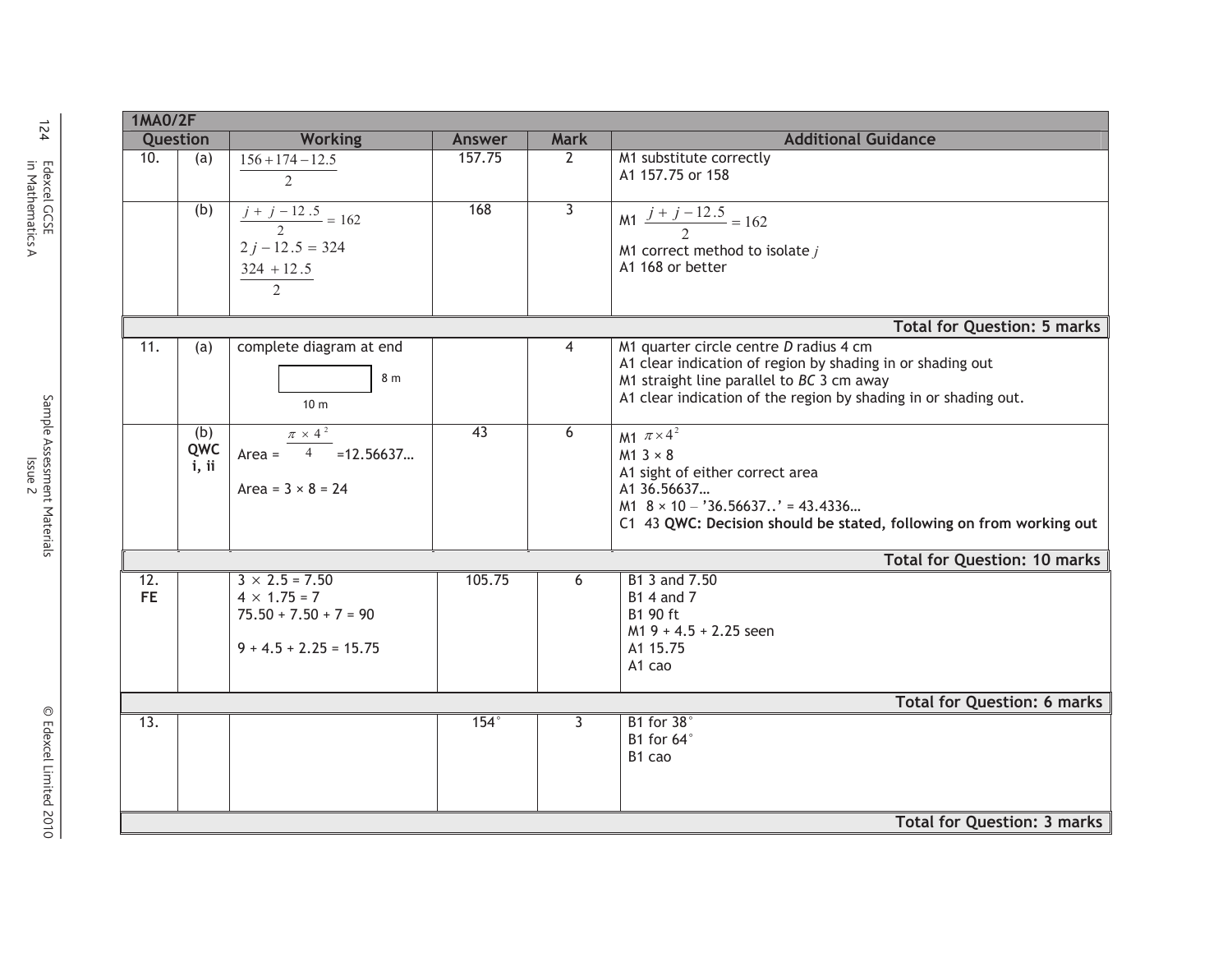|          | <b>1MA0/2F</b>                     |                                                                               |                        |                |                                                                                                    |  |  |  |  |
|----------|------------------------------------|-------------------------------------------------------------------------------|------------------------|----------------|----------------------------------------------------------------------------------------------------|--|--|--|--|
| Question |                                    | <b>Working</b>                                                                | Answer                 | <b>Mark</b>    | <b>Additional Guidance</b>                                                                         |  |  |  |  |
| 14.      |                                    | $2x + 2x + 40 + 3x - 30 + 150 - x$<br>$+2x=540$<br>$8x + 140 = 540$<br>$x=50$ | $100^\circ$            | 4              | M1 $2x + 2x + 40 + 3x - 30 + 150 - x + 2x$<br>M1 collects terms correctly<br>A1 $x = 50$<br>A1 cao |  |  |  |  |
|          |                                    |                                                                               |                        |                | <b>Total for Question: 4 marks</b>                                                                 |  |  |  |  |
| 15.      | (a)                                |                                                                               | 5 <sub>m</sub>         |                | B <sub>1</sub> cao                                                                                 |  |  |  |  |
|          | (b)                                |                                                                               | 10:30                  |                | $B1 10:25 - 10:35$                                                                                 |  |  |  |  |
|          | (c)                                |                                                                               | $18:10 -$<br>18:30     |                | B1 $18:10 - 18:30$                                                                                 |  |  |  |  |
|          |                                    |                                                                               |                        |                | <b>Total for Question: 3 marks</b>                                                                 |  |  |  |  |
| 16.      |                                    | $\sqrt{6.4}$<br>8.15                                                          | 0.31040762<br>$\cdots$ | $\overline{2}$ | M1 correct order of evaluation as evidenced by sight of 6.4 or 8.15<br>A1 0.31040(762)             |  |  |  |  |
|          | <b>Total for Question: 2 marks</b> |                                                                               |                        |                |                                                                                                    |  |  |  |  |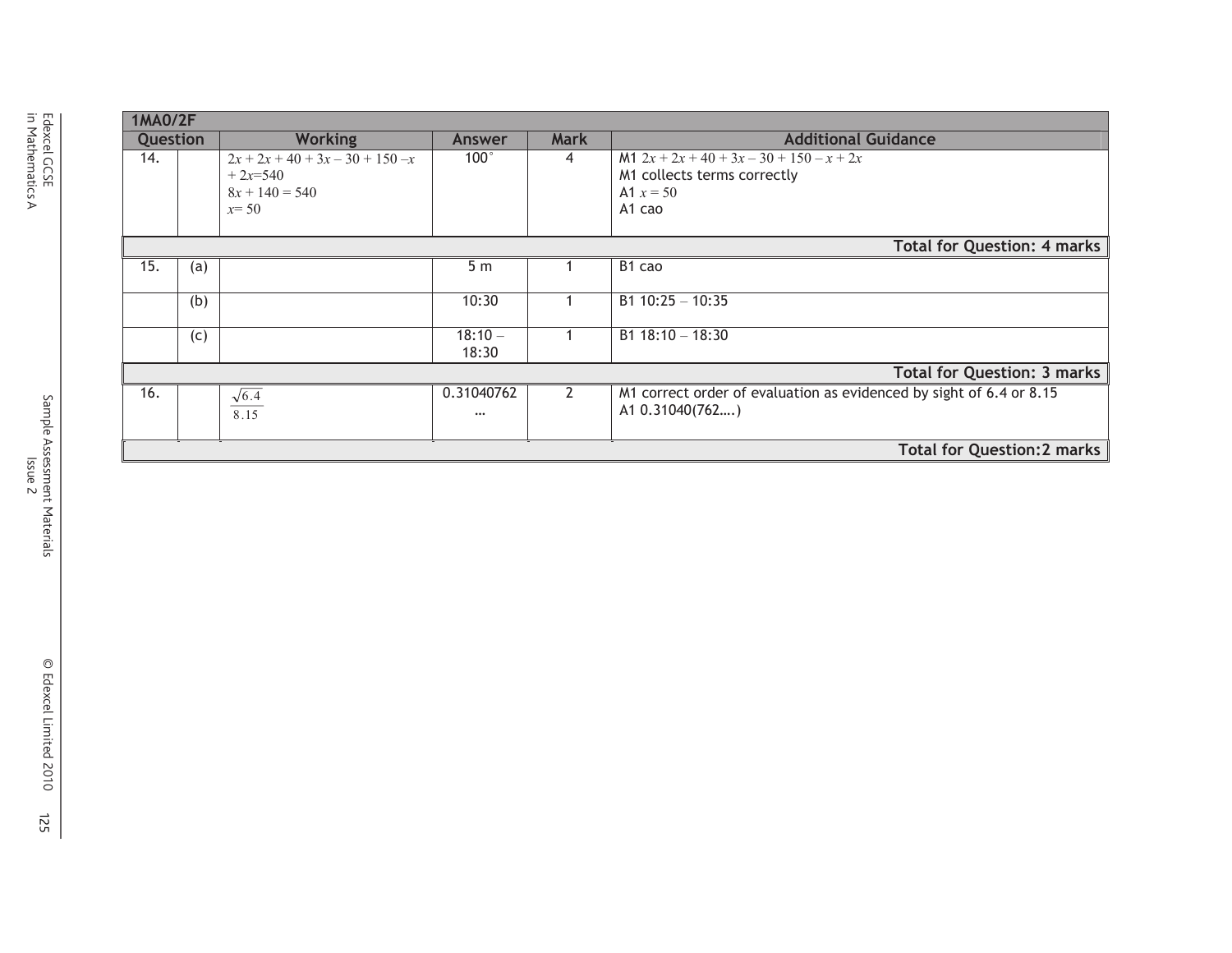| 126                         | <b>1MA0/2F</b>                  |                                                                                                                                                                                                                                                                |                                                      |                |                                                                                                                                                                                                                                                                                                                                                                                   |  |  |  |  |  |  |
|-----------------------------|---------------------------------|----------------------------------------------------------------------------------------------------------------------------------------------------------------------------------------------------------------------------------------------------------------|------------------------------------------------------|----------------|-----------------------------------------------------------------------------------------------------------------------------------------------------------------------------------------------------------------------------------------------------------------------------------------------------------------------------------------------------------------------------------|--|--|--|--|--|--|
|                             | Question                        | <b>Working</b>                                                                                                                                                                                                                                                 | Answer                                               | <b>Mark</b>    | <b>Additional Guidance</b>                                                                                                                                                                                                                                                                                                                                                        |  |  |  |  |  |  |
| Edexcel GCSE                | $\overline{17}$ .               | $f(x) =$<br>$x^3-5x$<br>$\mathcal{X}$<br>4.00<br>44.00<br>4.10<br>48.42<br>4.20<br>53.09<br>58.01<br>4.30<br>4.40<br>63.18<br>68.62 or<br>68.63<br>4.50<br>74.34<br>4.60<br>80.32<br>4.70<br>86.59<br>4.80<br>4.90<br>93.15<br>5.00<br>100.00<br>60.56<br>4.35 | $\overline{4.3}$                                     | $\overline{4}$ | B2 for trial between 4.3 and 4.4 inclusive<br>(B1 for trial between 4 and 5 inclusive)<br>B1 for different trial between 4.33 and 4.37 inclusive<br>B1 (dep on at least one previous B1) for 4.3 only<br>NB trials where $x$ has 1 d.p should be rounded or truncated to at least<br>2 SF; trials where $x$ has 2 d.p. or more should be rounded or truncated to<br>at least 3 SF |  |  |  |  |  |  |
|                             |                                 | <b>Total for Question: 4 marks</b>                                                                                                                                                                                                                             |                                                      |                |                                                                                                                                                                                                                                                                                                                                                                                   |  |  |  |  |  |  |
| Sample Assessment Materials | $\overline{18}$ .<br>QWC<br>ii. | Alan $60 + 80 = 140$<br>$140 \div 5 = 28$<br>Bhavana $60^2 + 80^2 = 10000$<br>$\sqrt{10000}$ = 100<br>$100 \div 3 = 33.33333$                                                                                                                                  | Alan, with<br>statement<br>supporting<br>explanation | 6              | B1 Alan runs 140<br>M1 '140' ÷ 5<br>$M1 60^2 + 80^2$<br>A1 100<br>A1 28 or 33.33333 seen<br>C1 Alan stated with comparison of times and times attributed to correct<br>person QWC: Decision stated with statement supporting explanation                                                                                                                                          |  |  |  |  |  |  |
|                             |                                 |                                                                                                                                                                                                                                                                |                                                      |                | <b>Total for Question: 6 marks</b>                                                                                                                                                                                                                                                                                                                                                |  |  |  |  |  |  |
| © Edexcel Limited 2010      |                                 |                                                                                                                                                                                                                                                                |                                                      |                |                                                                                                                                                                                                                                                                                                                                                                                   |  |  |  |  |  |  |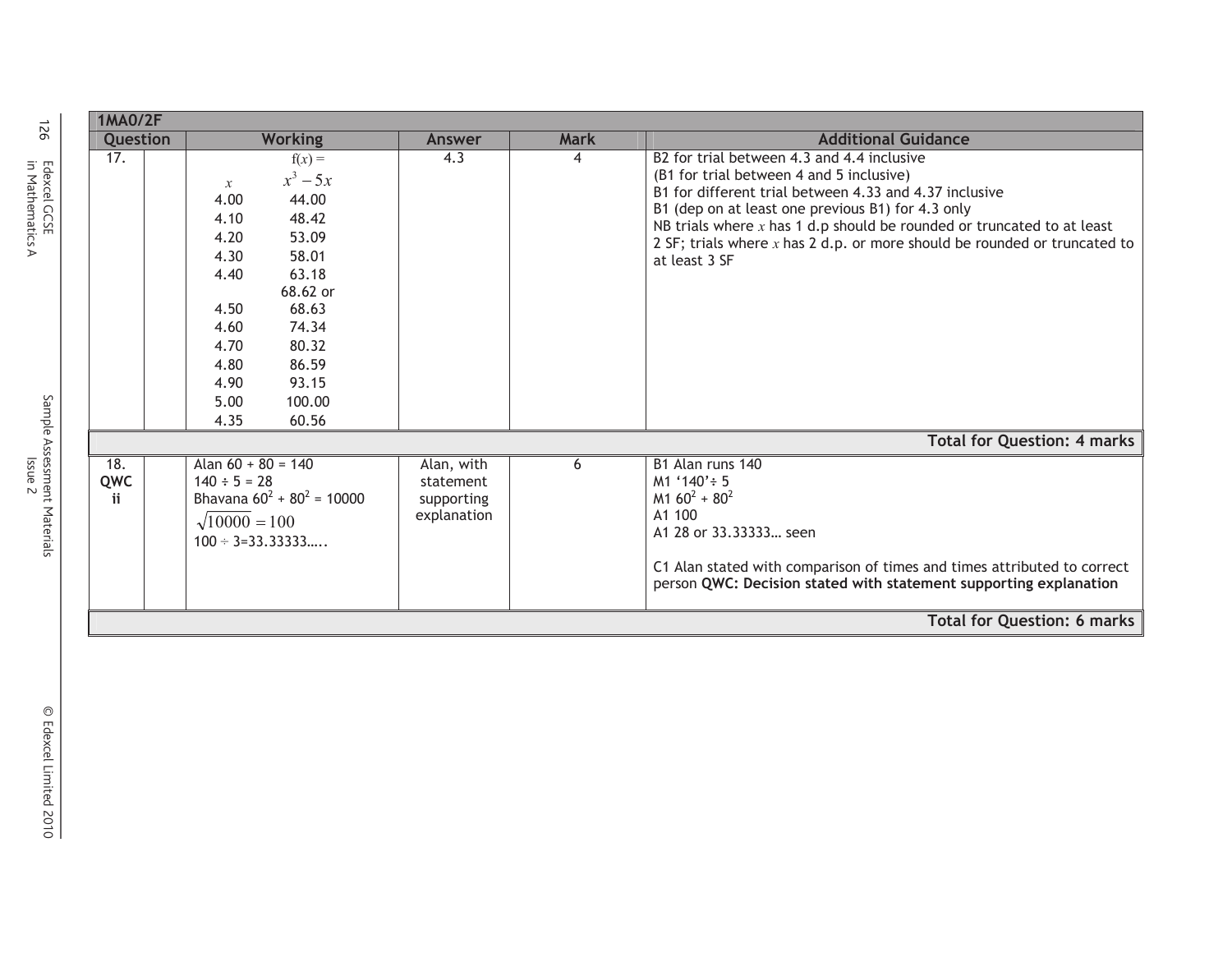|     | <b>1MA0/2F</b> |                                                                                                                                                                                                                                  |                 |                |                                                                                                                                                                                                                           |  |  |  |
|-----|----------------|----------------------------------------------------------------------------------------------------------------------------------------------------------------------------------------------------------------------------------|-----------------|----------------|---------------------------------------------------------------------------------------------------------------------------------------------------------------------------------------------------------------------------|--|--|--|
|     | Question       | <b>Working</b>                                                                                                                                                                                                                   | Answer          | <b>Mark</b>    | <b>Additional Guidance</b>                                                                                                                                                                                                |  |  |  |
| 19. | (a)            | $0, -2, -2, 0, 4, 10$                                                                                                                                                                                                            | $-2, 10$        | $\mathbf{1}$   | B1, B1 for each cao                                                                                                                                                                                                       |  |  |  |
|     | (b)            |                                                                                                                                                                                                                                  | Smooth<br>curve | $\overline{2}$ | B1 correct plot of their values<br>B1 smooth curve through their points providing at least 1 mark earned<br>in $(a)$                                                                                                      |  |  |  |
|     | $\overline{c}$ | Draws $y = 7$<br><b>OR</b><br>T&I<br>Width<br>Area<br>4<br>4<br>4.51<br>4.1<br>4.2<br>5.04<br>4.3<br>5.59<br>4.4<br>6.16<br>4.5<br>6.75<br>7.36<br>4.6<br>7.99<br>4.7<br>4.8<br>8.64<br>9.31<br>4.9<br>5<br>10<br>7.0525<br>4.55 | 4.5             | $\overline{2}$ | M1 draw $y = 7$<br>A1 $4.5 - 4.6$ ft from graph<br><b>OR</b><br>Uses T&I<br>B2 4.5 with $x^2$ – 3x evaluated correctly at 4.5 and 4.6<br>(B1 Locates 'root' between 4 and 5 at least 2 evaluations or refers to<br>table) |  |  |  |
|     |                |                                                                                                                                                                                                                                  |                 |                | <b>Total for Question: 5 marks</b>                                                                                                                                                                                        |  |  |  |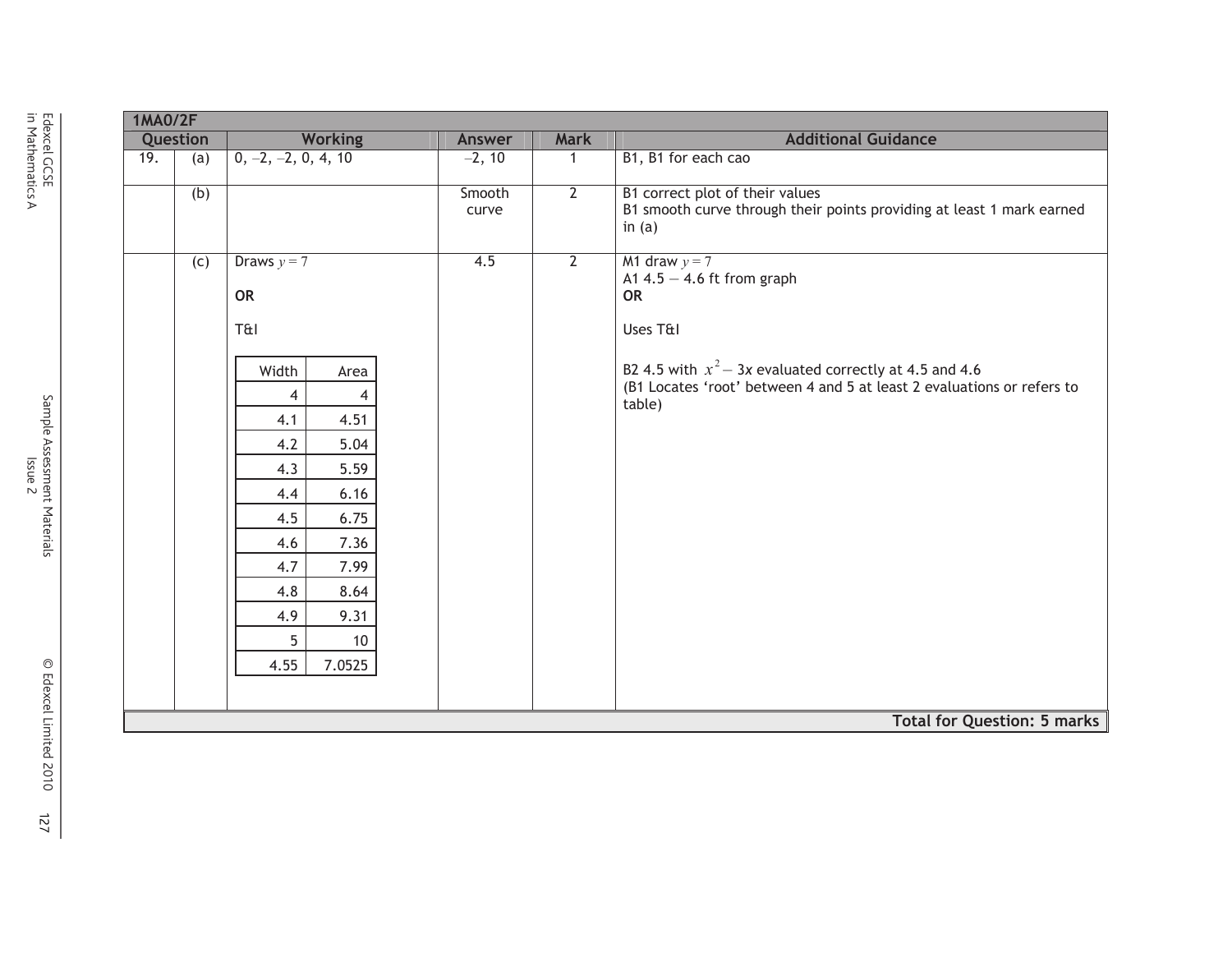|                             | <b>1MA0/2F</b>                 |                                                                                                                                                                                                                                                                                                         |               |                |                                                                                                                                                                                                                                                                                                    |
|-----------------------------|--------------------------------|---------------------------------------------------------------------------------------------------------------------------------------------------------------------------------------------------------------------------------------------------------------------------------------------------------|---------------|----------------|----------------------------------------------------------------------------------------------------------------------------------------------------------------------------------------------------------------------------------------------------------------------------------------------------|
| 128                         | Question                       | <b>Working</b>                                                                                                                                                                                                                                                                                          | <b>Answer</b> | <b>Mark</b>    | <b>Additional Guidance</b>                                                                                                                                                                                                                                                                         |
| Edexcel GCSE                | $\overline{20}$ .<br><b>FE</b> | Area of land = $30 \times 10$<br>$= 300 \text{ m}^2$<br>Perimeter of land<br>$=$ 30 + 30 + 10 + 10 = 80 m<br>No. of hens<br>$= 300 \div 0.8 = 375$<br>Cost of hens = $375 \times 7.5$ =<br>£2812.50<br>Cost of fencing = $80 \times 9.85$<br>$= £788$<br>Total $cost = £2812.50 + £788$<br>$= £3600.50$ | £3600.50      | $\overline{9}$ | M1 for area of land $30 \times 10 = 300$ m <sup>2</sup><br>M1 for perimeter of land = $30 + 30 + 10 + 10 = 80$ m<br>M1 for "300" $\div$ 0.8<br>A1 (ft) for 375 hens<br>M1 for "375" $\times$ 7.5<br>A1 (ft) for £2812.50<br>M1 for "80" $\times$ 9.85<br>A1 (ft) for £788<br>A1 cao for total cost |
|                             |                                |                                                                                                                                                                                                                                                                                                         |               |                | <b>Total for Question: 9 marks</b>                                                                                                                                                                                                                                                                 |
| Sample Assessment Materials |                                |                                                                                                                                                                                                                                                                                                         |               |                |                                                                                                                                                                                                                                                                                                    |
| © Edexcel Limited 2010      |                                |                                                                                                                                                                                                                                                                                                         |               |                |                                                                                                                                                                                                                                                                                                    |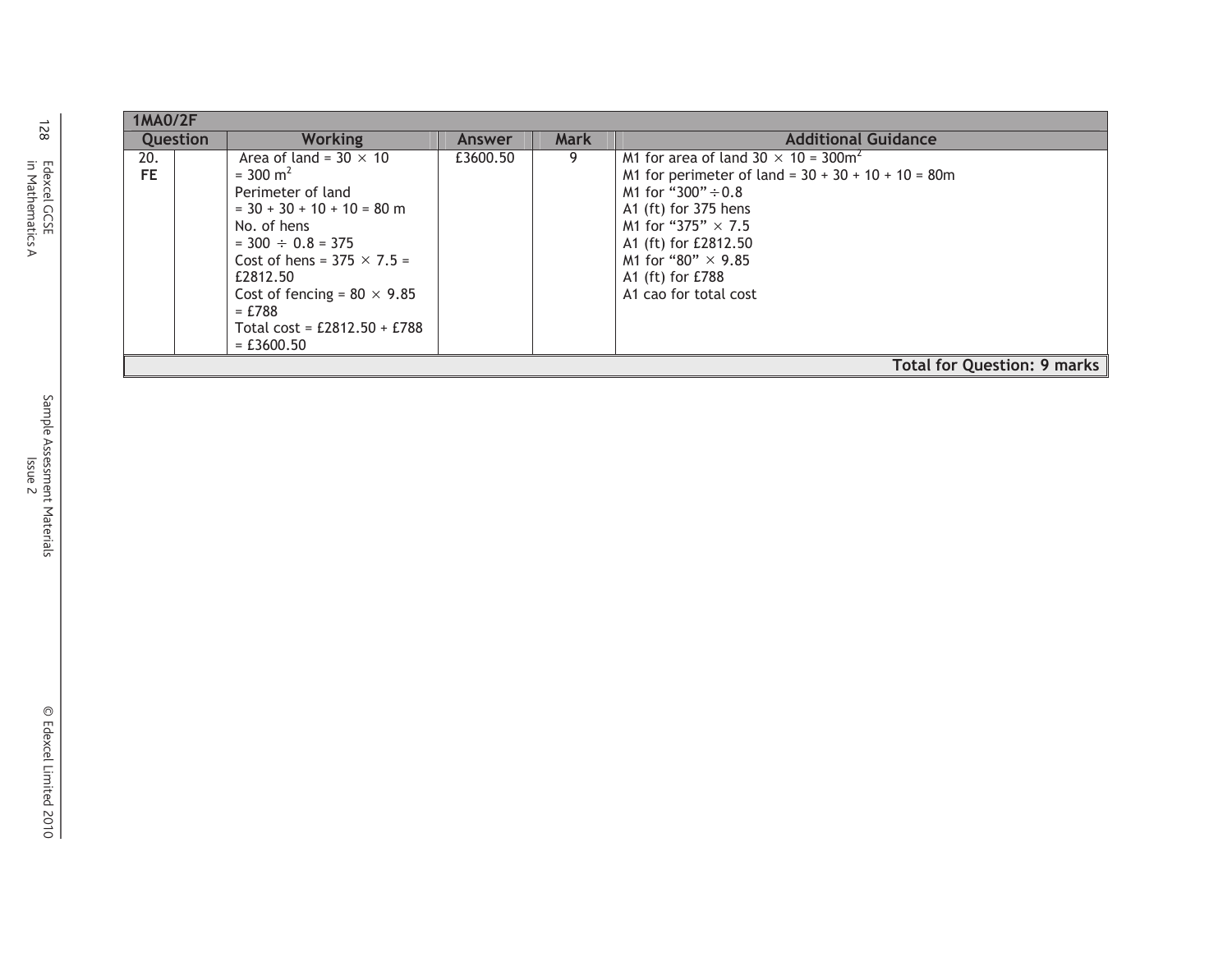|            | <b>1MA0/2F</b>                     |                                                                           |                    |      |                                                                           |  |  |  |  |
|------------|------------------------------------|---------------------------------------------------------------------------|--------------------|------|---------------------------------------------------------------------------|--|--|--|--|
|            | <b>Question</b>                    | <b>Working</b>                                                            | Answer             | Mark | <b>Additional Guidance</b>                                                |  |  |  |  |
| 21.<br>FE. | (a)                                | Plots further data<br>Draws line of best fit<br>Reads off value from 2500 | £ 1100 $-$<br>1200 |      | M1 plots further figures<br>M1 draws line of best fit<br>$A1 1100 - 1200$ |  |  |  |  |
|            | (b)                                | Draws $y = 1000$<br>$'2000' \div 48$                                      | 42                 |      | M1 draws $y = 1000$ and divides by 48<br>A1 $40 - 44$                     |  |  |  |  |
|            | <b>Total for Question: 5 marks</b> |                                                                           |                    |      |                                                                           |  |  |  |  |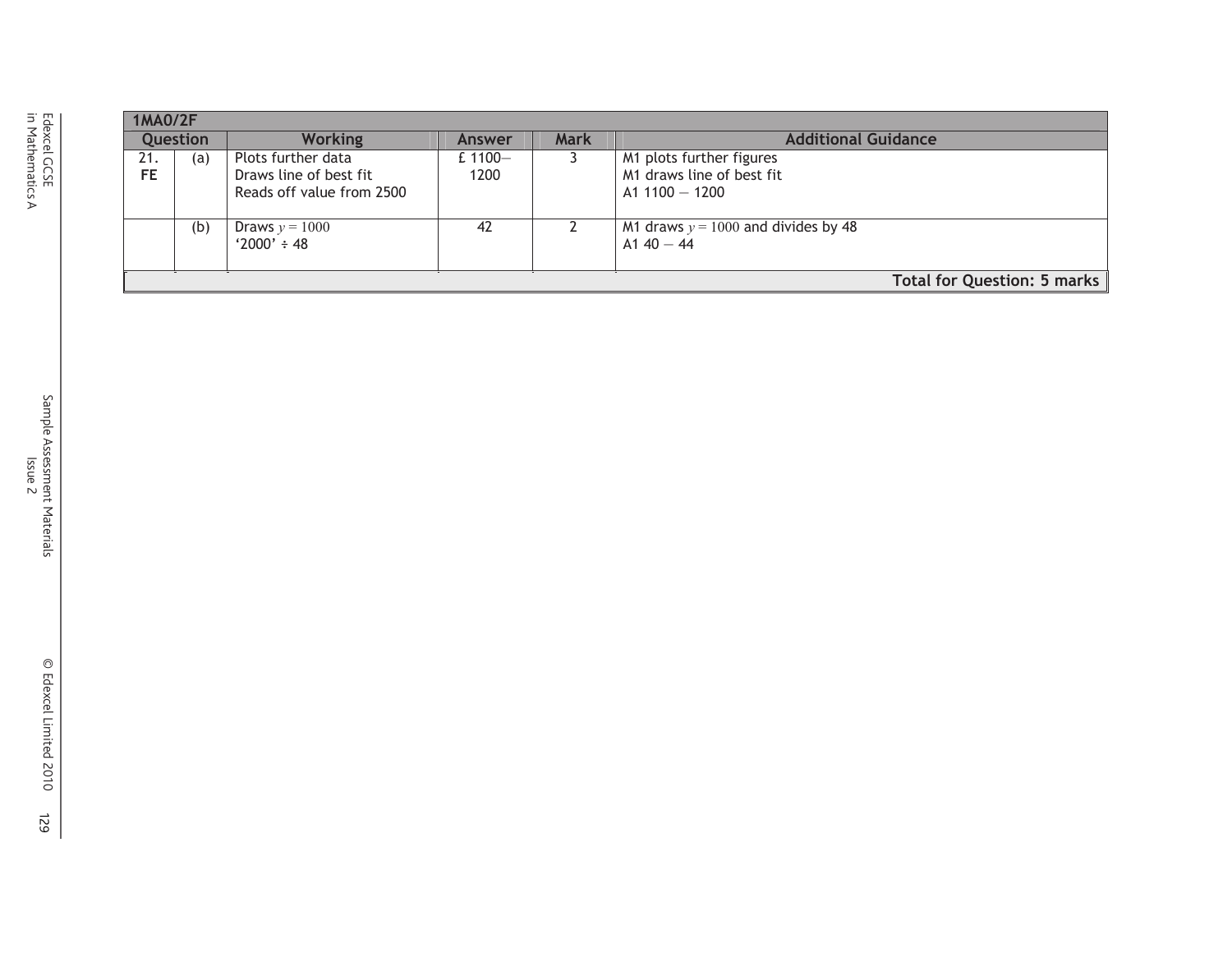Scale 1 cm represents 1 m Scale 1 cm represents 1 m

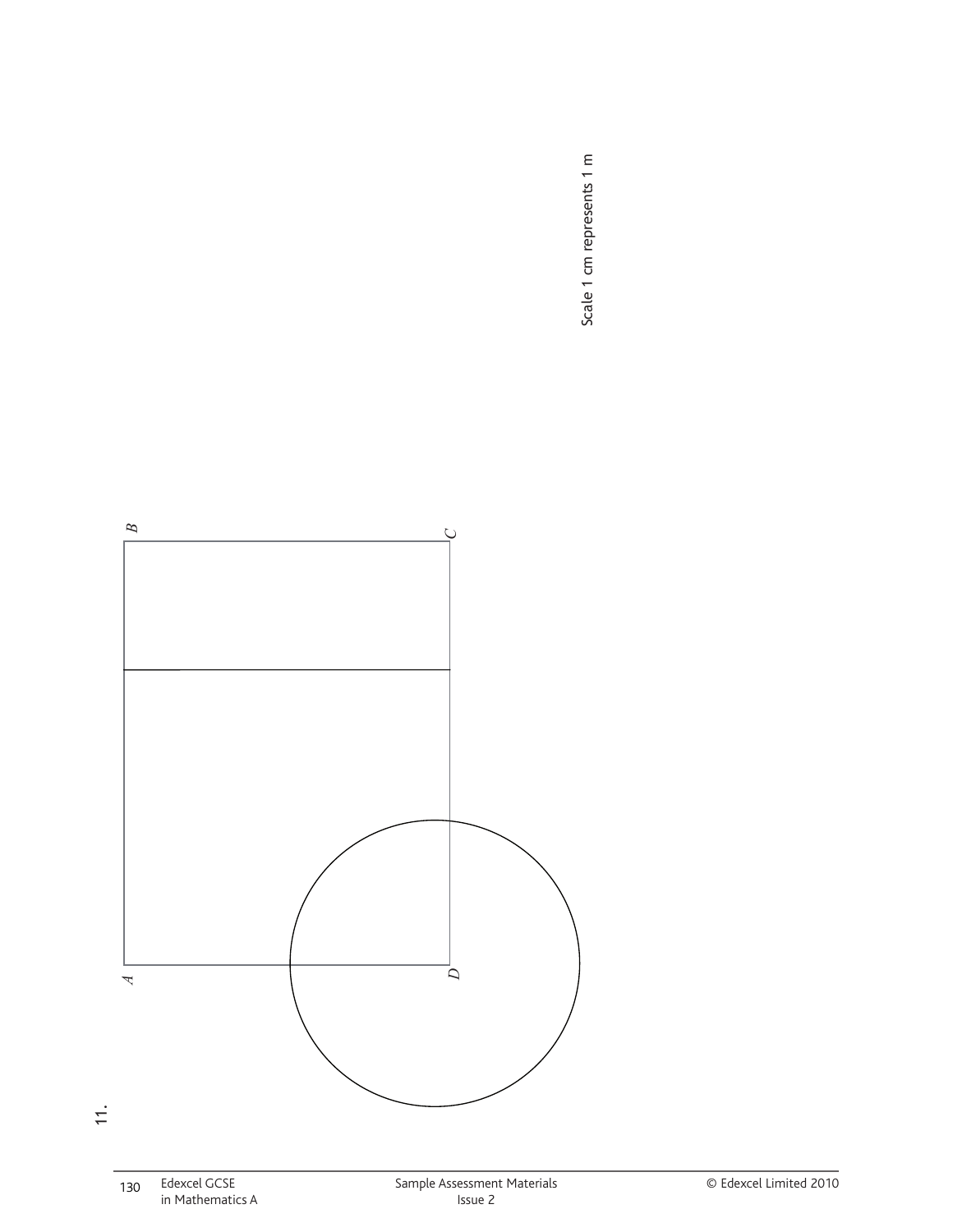